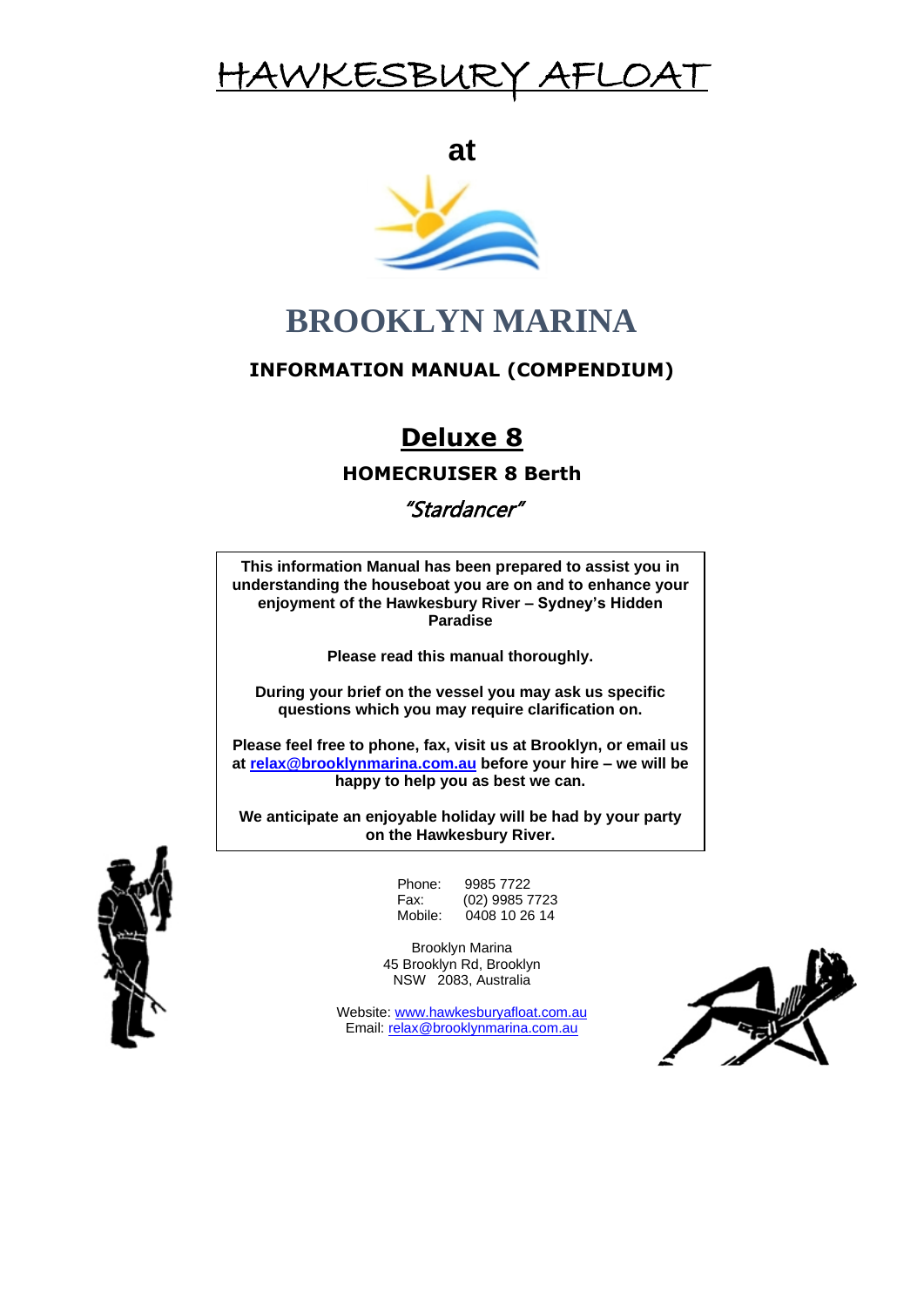### **Contents**

#### **SPECIAL NOTE**

Your houseboat is just that, a HOUSEBOAT. It is NOT a fishing boat. It cannot & should not be taken to fishing spots. Houseboats are not designed for this. However, you may hire a 'tinnie' from us for your fishing and use the houseboat as a base.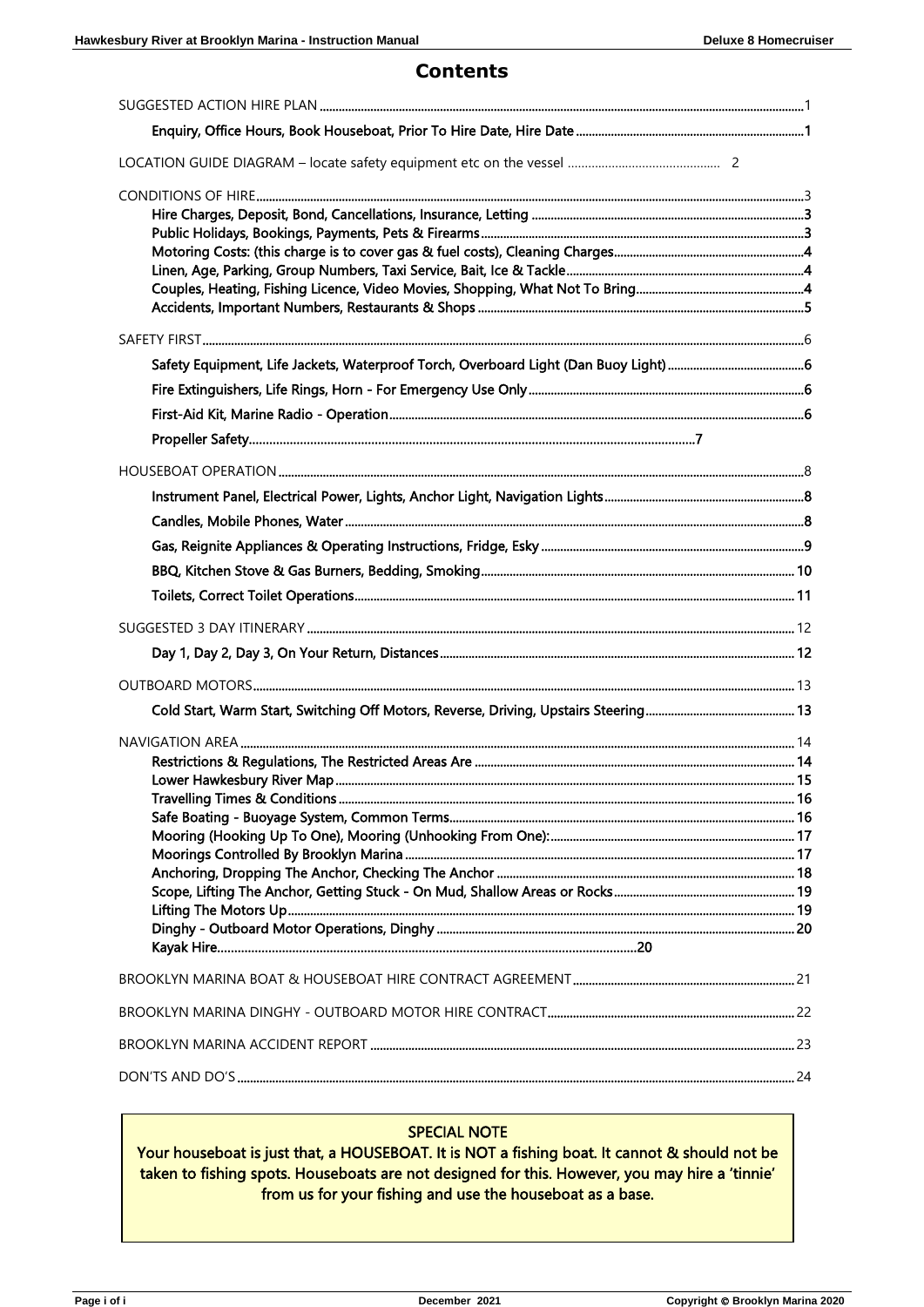### **SUGGESTED ACTION HIRE PLAN**

#### **Enquiry**

- Phone to discuss rates and choice of most suitable houseboat.
- Be sure you understand the "extra" costs.
- Discuss all information with others after viewing our website and comparing our product and rates with other companies.

#### Office Hours

- Midweek: 8am to 4:30pm
- Weekends: 7:30am to 4:30pm
- Public Holidays: 8am to 4:30pm
- Closed: Christmas Day (25th December)

#### Book Houseboat

- Go to our website: [\(www.hawkesburyafloat.com.au\)](http://www.hawkesburyafloat.com.au/) , check availability and pricing then book online.
- Once the deposit has been received a confirmation email will be sent to you and this needs to be read
- The Information Handbook (as a PDF file) will be attached to the confirmation letter. This MUST be read.
- Read our Information Handbook Bring it along on the hire.
- Plan travel time to link in with tidal movements;

#### Prior To Hire Date

Phone to order linen, dinghy motor and finalise arrival times and other points.

Taxi service?

• Download directions to Brooklyn Marina.

#### Hire Date

- Be sure to leave home early enough.
- Arrival at the Marina report to the office and be shown the houseboat.
- Complete Covid Check in and make sure you have your vaccination details (if NSW Government still requires this)
- Be sure kids are supervised.
- Unpack car & organise luggage etc on boat.
- Park car(s) in designated area.
- Be sure to bring along your USB charging cable and don't leave it in the car.
- Purchase ice & bait, organise esky & drinks.
- Organise Hire Contract make full payments & sign.
- Briefed in office on map of River & Rules.
- Briefed on boat on how boat operates.
- Plan about 30 minutes to load up , 30 minutes to complete paper work and 30 minutes for our BRIEFING on the boat. The houseboat must leave the Marina no later than 4:15pm.
- Taken to drop off point where holiday begins

Every effort will be made to get you on the water as quick as possible. However, holdups may occur, which may delay or cancel your holiday.

| Day & Date | High Tide | Low Tide | High Tide | Low Tide |
|------------|-----------|----------|-----------|----------|
|            |           |          |           |          |
|            |           |          |           |          |
|            |           |          |           |          |
|            |           |          |           |          |
|            |           |          |           |          |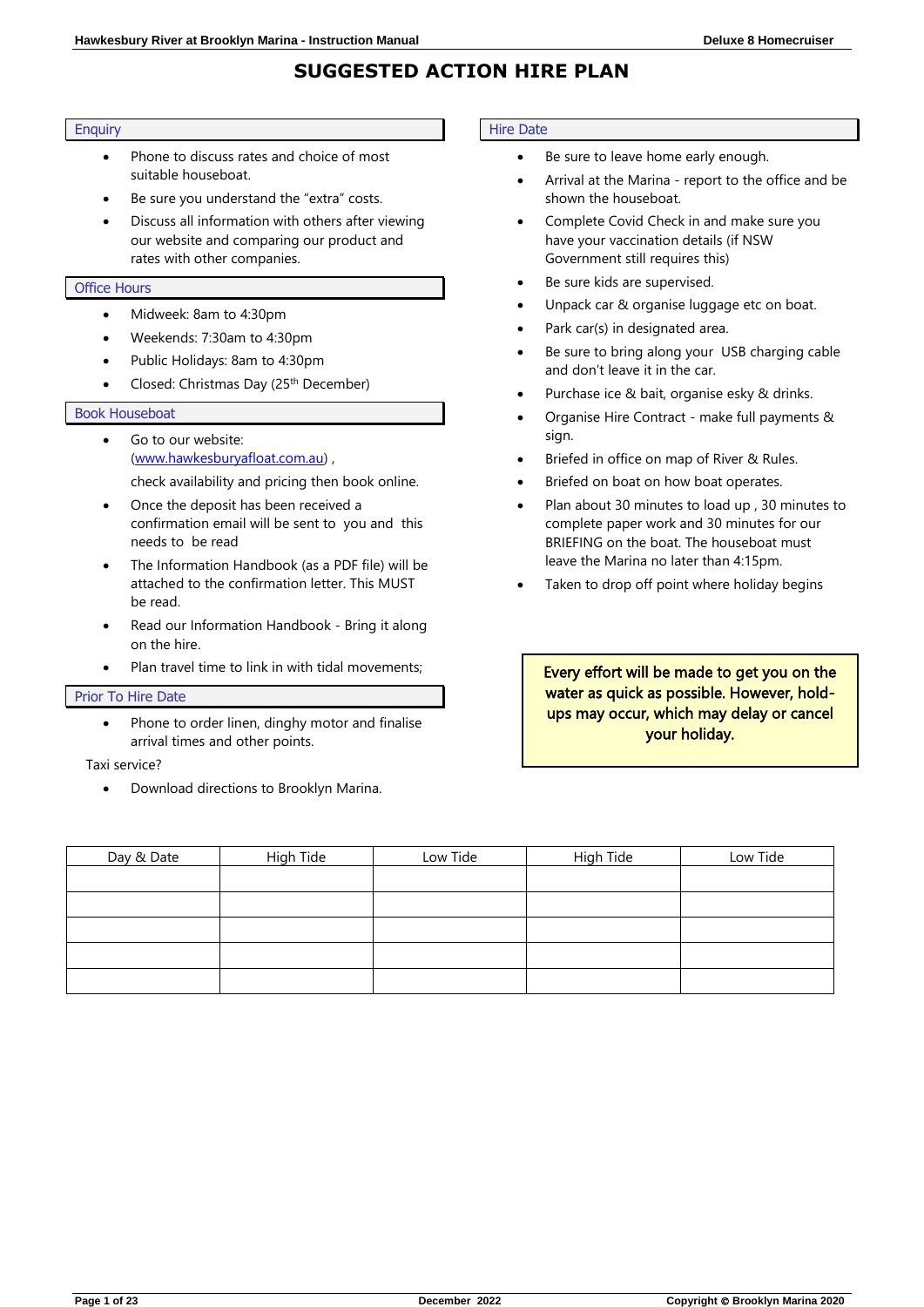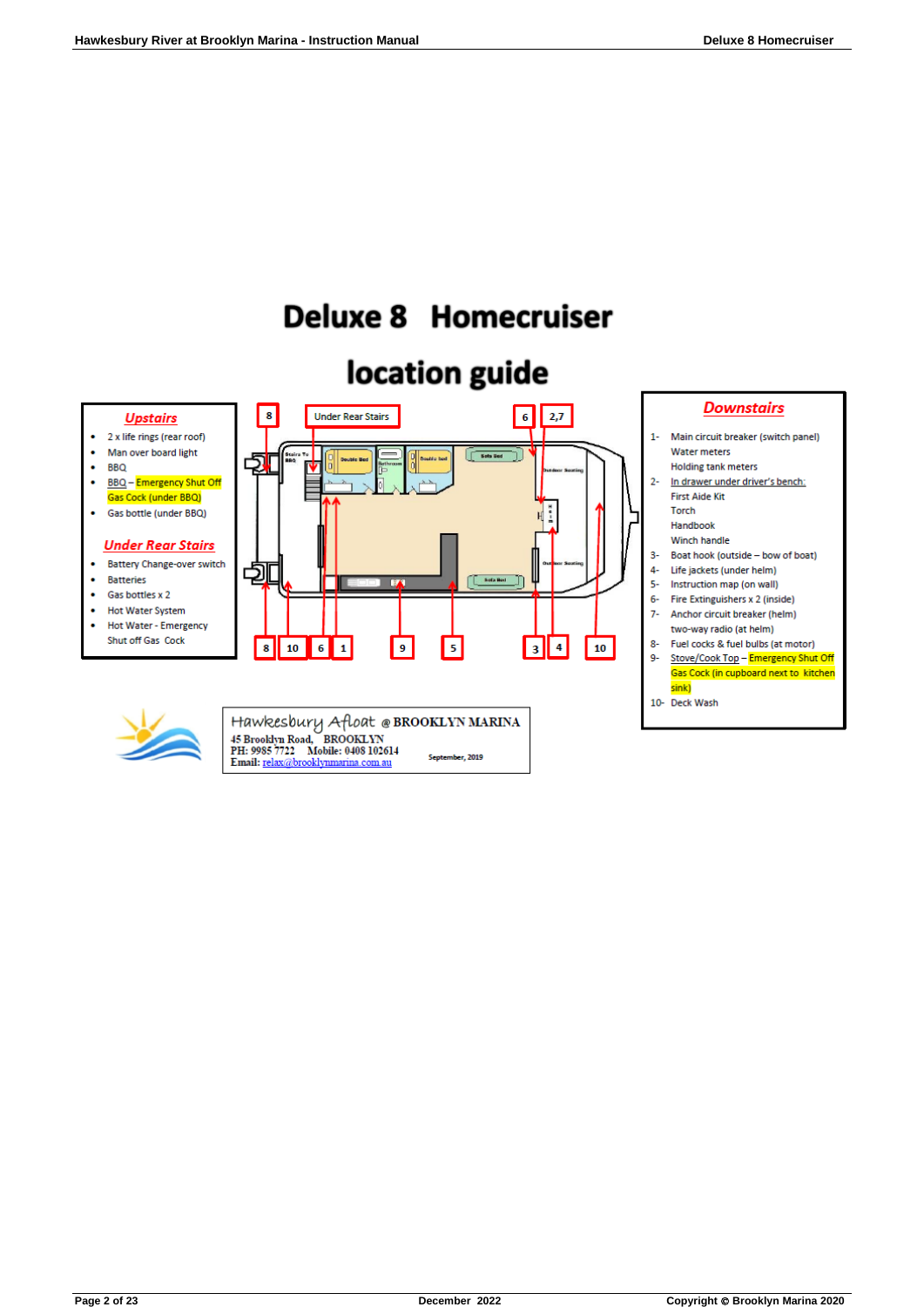### **CONDITIONS OF HIRE**

#### Hire Charges

Are subject to change without notice. Payment of DEPOSIT will secure the hire charge.

#### Deposit

#### Your deposit will go towards the hire amount on the day of the hire

• Deluxe 8 Homecruiser = \$500.

#### Bond

- A security bond is required during your hire. The bond covers your liability for missing items and damage to the houseboat provided the fundamental conditions of the hire are not breached. It does not cover your liability for other vessels.
- A Pre-Authorisation of a MasterCard/Visa credit of \$1,000.is required. These funds are frozen by your bank for a period of 7 days and are then defrosted onto your account. However, we will cash this amount in if any damages have been found to our vessel or a third party or additional cleaning is required
- Deluxe 8 Homecruiser = \$1,000.

#### **Cancellations**

The deposit, less \$65 cancellation fee, will ONLY be refunded if notified 6 weeks before the hire period, or after this period only if Management is able to relet the boat for the full period and hire amount.

#### **Insurance**

All Houseboats are insured under a marine policy. The limit of hirers' liability (provided the terms on Hirers Agreement are kept) is the Security Bond for the Houseboat and \$5,000 excess payable to our insurance company for any damage to other vessels and or property.

#### Letting

The letting of the vessel is made on the understanding that the boat is placed at the disposal of the Hirer on the dates booked unless Management is prevented from doing so by mechanical breakdown or unforeseen circumstances. In this case all moneys will be refunded, however, the hirer will have no claim on any account, against Management of Brooklyn Marina.

#### Public Holidays

The full hire amount is due 6 weeks prior to the hire.

#### **Bookings**

- Bookings are only made on payment of the 'deposit'.
- The bond may be increased upon the discretion of Management. This is particularly the case for single sex groups and young sporting groups.

The bond is normally refunded within 7 days after completion of the hire unless there is visible damage to the boat or equipment provided, a report has been received that the vessel may have received some damage, or an extra cleaning fee is deemed necessary.

#### Payments

- 1. DEPOSIT is required ASAP. (\$500 per boat)
- 2. The deposit goes towards the hire amount on the day of hire.
- 3. The remaining HIRE AMOUNT is due on the day of hire. This is required earlier for Public Holidays. This is additional to the bond.
- 4. All ADDITIONAL CHARGES are due on your return.
- 5. Your BOND will be made via a pre-authorisation to a Visa or Mastercard and this is then released back onto your credit card within 7 days of your return. Cash (refunded to you within 7 days. )
- 6. Your BOND will be kept until repairs, replacement items, quotes or discussions with NSW Maritime & Police are finalised.

#### CASH, BANK CHEQUES, MONEY ORDERS, VISA, MASTERCARD, & BANK TRANSFERS are accepted at all times. Credit card details may also be done over the phone. Do not send this information via email.

- We can supply you with our bank details for direct transfers.
- Cheques, AMEX & DINERS CARDS are NOT accepted.

#### Pets & Firearms

As the Hawkesbury River is encapsulated in several National Parks pets & firearms are NOT permitted on the houseboat at any time.

#### Motoring Costs: (this charge is to cover gas & fuel costs)

- Must be paid immediately after your hire, prior to receiving your bond back.
- All Houseboats are charged at \$30 per motoring hour.
- On **average** hirers travel about 2 hours per day.

#### Cleaning Charges

- A *minimum* charge of \$35 is due on completion of your hire.
- You will be charged more if the dishes have not been washed, bait and the remains of fish are left on the vessel or carpets & mats require shampooing or if the vessel has not been kept clean & tidy.

#### Linen

- All hirers must have linen on their houseboat. You can either hire from us or bring your own
- Doonas, Pillows & covers & towels are NOT included in the hire.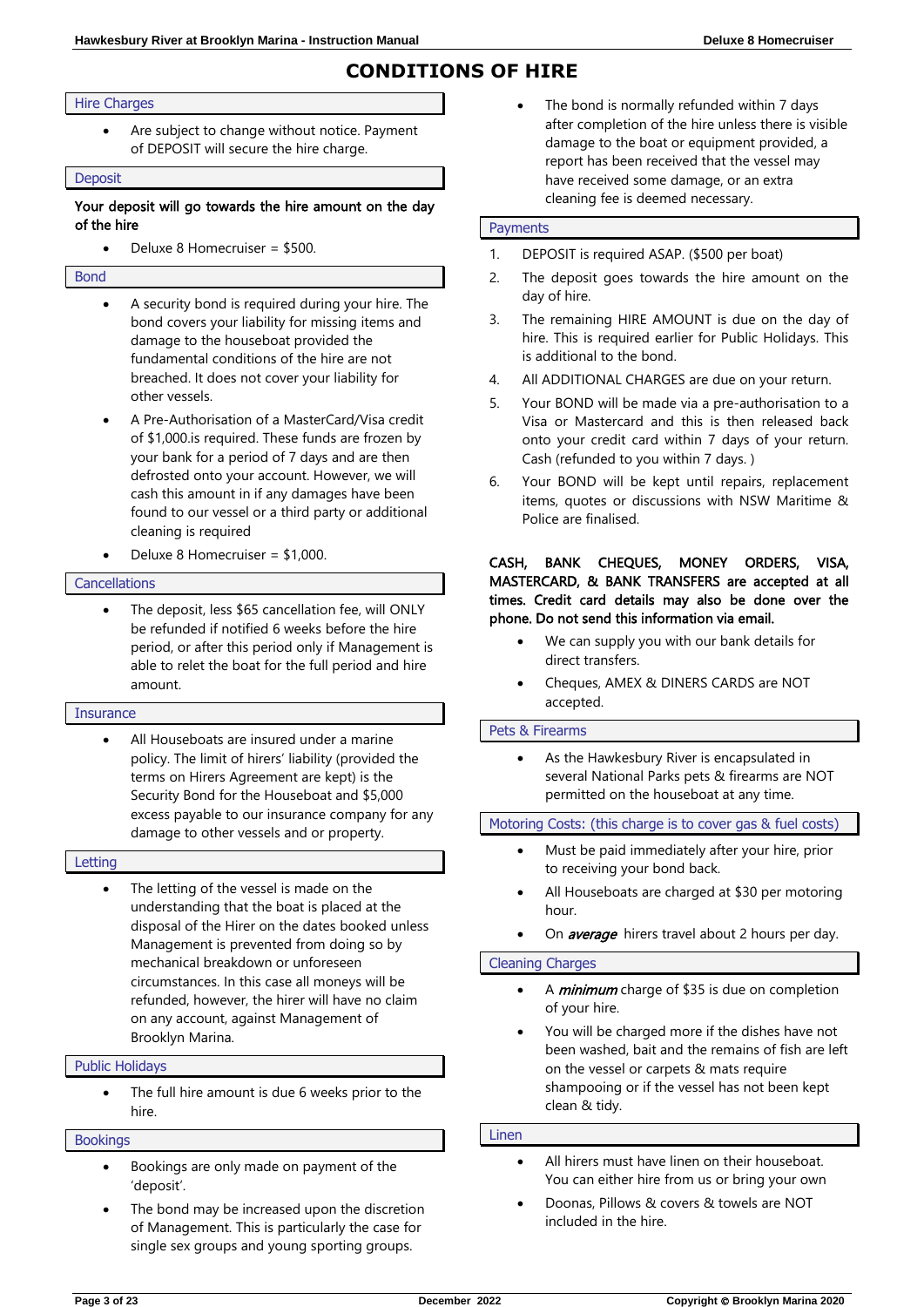#### **Hawkesbury River at Brooklyn Marina - Instruction Manual Deluxe 8 Homecruiser**

- They are available at an additional charge of \$25 per person.
- Pillows can be hired from us (1 x pillow with case \$5)
- THIS MUST BE ORGANISED BEFORE ARRIVAL

#### Age

At least one member of the crew must be 21 years old.

#### Parking

- Parking is available at the Marina. Please ask where to park after unpacking your vehicle. You may be required to hand in your car keys during your holiday as your car may park another vehicle in.
- Please limit vehicle numbers to 2 per boat hire.

#### Group Numbers

- The number of persons (including children) permitted on the hired vessel must not exceed the booked/contracted hire number under any circumstances.
- If checked by NSW Maritime Authority expect to be heavily fined.

#### Taxi Service

• Pick up & delivery from the Marina to your houseboat for late arrivals (call us for details)

#### Bait, Ice & Tackle

All these items may be purchased from us.

#### Fishing Licence

- Fishing licences are required. However, pensioners and parents instructing their children do not require one.
- These may be purchased online from **NSW** [Fisheries](http://www.dpi.nsw.gov.au/fisheries) or by phoning 1300 369 365 with your VISA details
- Licences may be purchased in Brooklyn in normal business hours.
- It would be wise to organise these before getting here.

#### DVD Movies

- You are limited to 1 DVD per night. Understand, however, that the use of the DVD player is the major single cause of flat batteries.
- Most people prefer to enjoy the River's beauty than watch TV.
- Do NOT bring along a 'Play Station' or similar or an external DVD player as these machines will drain the battery power.

#### **Shopping**

- There is a small general store in Brooklyn, open during normal business hours.
- The nearest supermarket is Coles in Berowra 15 minutes away. We recommend Coles online.

#### What Not To Bring

- We supply toilet paper, washing up gear & detergent, matches, tea-towels (Please bring more if required as we only supply a basic amount). On board is - crockery, cutlery, cooking utensils, pots & pans, kettle. You only need to bring your food & drinks and your favourite pot/pan.
- Do not bring a hair dryer, 240 volt games, 12 volt fridges, etc

#### What to ask for

- Linen- should you need to hire this from us. Please forward book this in
- Wine glasses are supplied on request. These must be returned to the office on your return. As wine glasses are top heavy they are prone to breakages, you have been warned. This is why our wine glasses are plastic wine goblet style.
- USB plug charger for your phone (there is no 240 volt )
- Do you require the hire of our 3hp motor for the dinghy???
- Ask for life jackets for children under 12.
- Would you like to hire kayaks or a Tinnie from us?

#### DO NOT PLACE THE MOTORS IN REVERSE TO STOP!!

#### **Accidents**

- We make every effort to make your holiday safe and enjoyable.
- However, once the vessel has left our Marina it becomes your responsibility.
- It is imperative that you obey all NSW Maritime rules and obey all instructions given in this manual and given to you by Brooklyn Marina staff prior to your departure. Equally, you must adhere to the Contract you have signed.
- Should you be in default in the performance of the conditions of the Contract then the insurance is void and you become legally responsible for all costs.
- When an accident has occurred gauge the extent of the damages then report the accident immediately to Brooklyn Marina, via phone call, SMS or 2-way radio on Channel 88.
- Should a vessel collide with your vessel please take the boat's registration number, and its name down. Complete the Accident Report here in and submit to Management on your return.
- Should another vessel come too close to you, create an excessive wash and cause your vessel to rock dangerously then complete the Accident Report so we can contact NSW Maritime Authority.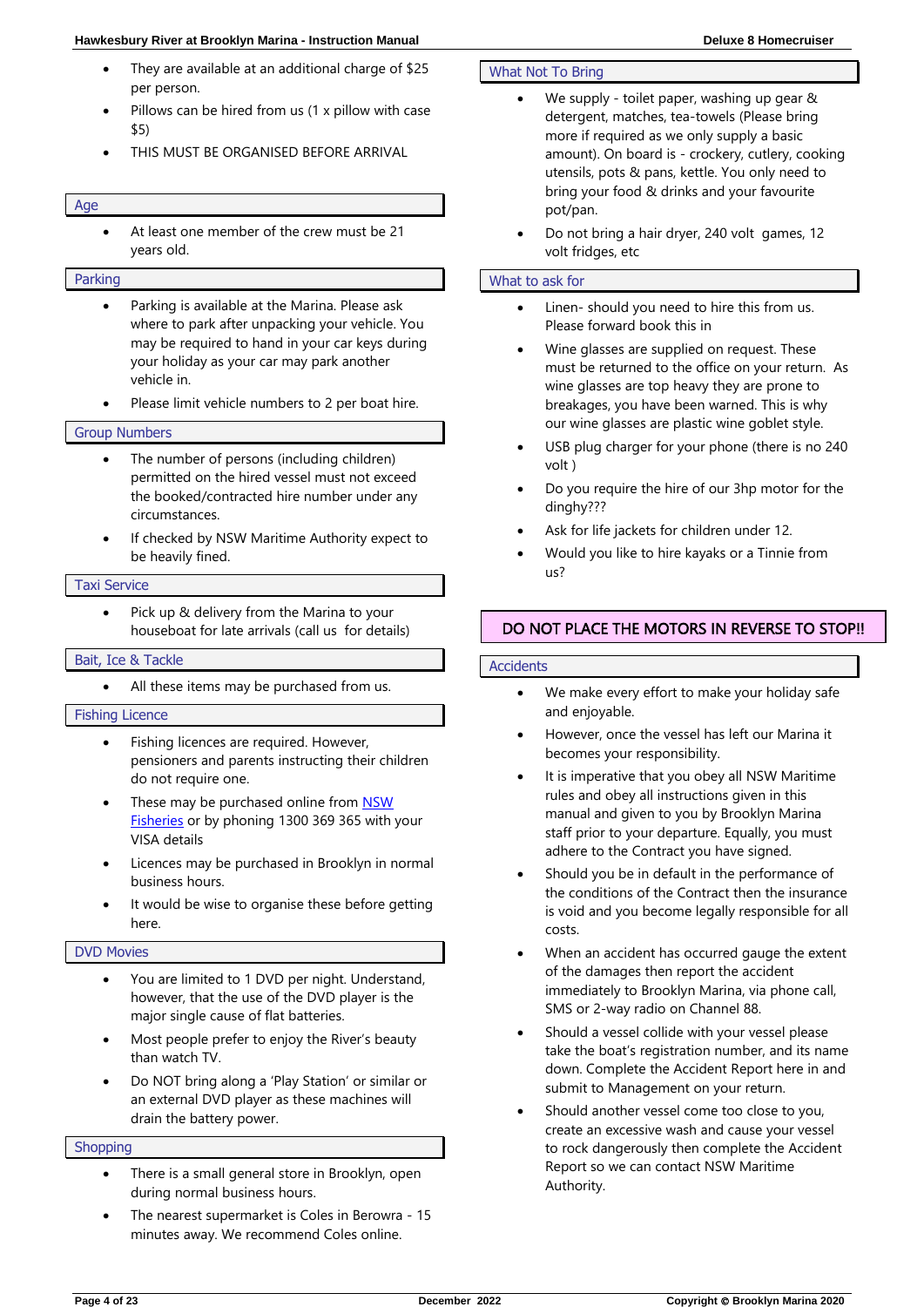Important Numbers

ALL EMERGENCIES: 000

Boating Weather: 131236

NSW Maritime (accident reporting): 9563 8511

Coast Guard: 94563055

Customs Watch: 1800 061800

Water Police: 96925411

Broken Bay Water Police: 99794044

Coastal Patrol: 99859012 or 99604460

#### General Numbers

Railway Station at Brooklyn (Hawkesbury River Station): 99857224

Hawkesbury Water Taxis – 0422 300 200

The bottle shop at Hawkesbury River Marina: 99857906

Anglers Rest Hotel (the Pub): 99857257

Mooney Mooney Workers Club: 9985 9244

#### Restaurants & Shops

#### You may call us, we do deliver but it's expensive!

- Do NOT tie up to their jetties or marinas but anchor out (not in the main boating channel) and come in by dinghy, only if you are not drinking or others haven't been drinking. Someone under the influence can easily rock the boat and potentially cause problems and place others and themselves at risk. WE strongly recommend you use a water taxi (call us if you run out of options)
- If dinning out at night leave an internal light and anchor light on.
- Book before holiday and mention that you will be in a houseboat
- You are not permitted to take the Houseboat to many of these areas. Dinghies are not wise to use as you are usually under the influence of alcohol and you are not permitted to use the dinghy at night. Also, the restaurant is usually too far from the location or it is dangerous to try to overload the dinghy. Consequently, be smart and book a water taxi. It may well save your life.

#### Berowra Waters Waterview Restaurant (9456 2633)

Licensed. In the marina complex.

#### Berowra Waters Fish Cafe (9456 4665)

In the marina. Open 7 days.

#### Berowra Waters Boatshed Restaurant (9456 1025)

Licensed. Excellent food but very pricey.

#### Akuna Bay Restaurant (9450 2660)

Not one that we recommend only because anchorage and navigating into Akuna Bay can be very dangerous since large cruisers can make it difficult.

#### Cottage Point Inn Restaurant (9456 1011)

Highly recommended although pricey - licenced.

#### Cottage Point Kiosk (9456 3024)

You may purchase fresh milk, bread, other perishables and alcohol here. They make a great breakfast. Do NOT use any moorings here. Anchor out and row in.

#### Bobbin Head - no shops.

#### Peats Bite at Sunnycorner (9985 9040)

Excellent , open on weekends & school holidays.

Bottle Shop & General Store at Hawkesbury River Marina (9985 7906)

Spencer - General Store and Bottle Shop, refer to 'Restricted Bays'

IT IS AN OFFENCE TO DRINK & DRIVE!!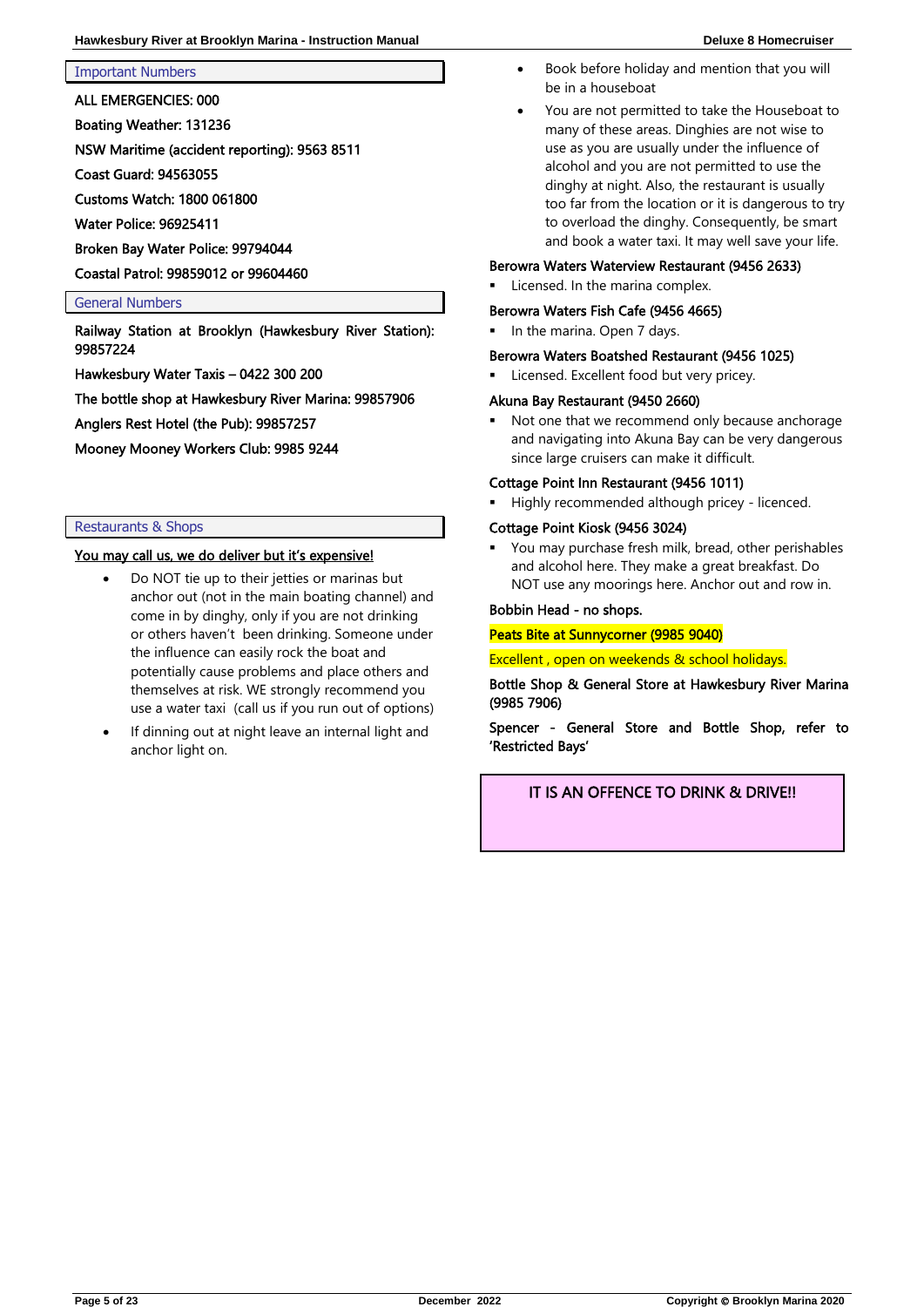### **SAFETY FIRST**

#### It is imperative that all on board understand that their actions may well place others on board and on other vessels at risk. Hence, please act responsibly and adhere to the suggested points below.

- Do NOT operate or start the motors when people are in the water.
- Do NOT tow people behind the houseboat.
- When travelling no persons should be in the dinghy.
- Please understand that your vessel will rock on the water. People standing close to the edge of the boat may fall overboard.
- As the vessel has no brakes there is much potential danger when approaching a mooring. Approach these very slowly - at walking speed & where possible against the tide & wind
- Emergency Station on the CB radio is Channel 88.
- Use the Emergency numbers (000 or 112) & phone or message us please.
- As part of an Emergency Procedure it is wise to contact a boat closest to you & request assistance, as well as contacting the Emergency services shown on your map.
- Do NOT allow children or adults to extend any part of their body over the bow, stern or side of a houseboat whilst travelling.

#### Safety Equipment

- All safety equipment should only be used in case of an emergency.
- All equipment has been checked prior to your hire.
- Please inform us on your return if a situation had warranted using any equipment.
- Do NOT abuse safety gear, as you will be charged.

#### Life Jackets

- Read the instructions on donning instructions
- Life jackets are stowed under the lower helm
- Please ask if you require a child's lifejacket & return this to the office at the end of the hire.
- If a situation should arise, please ensure that the jackets when worn are strapped tight.
- Children under 12 MUST wear a life jacket when in the dinghy. We supply kids lifejackets ONLY on request. These must be picked up from the office. We do NOT have life jackets for babies/toddlers.
- Life jackets must not be worn when using a kayak.

#### Waterproof Torch

• Located in the drawer under the Driver's Bench – locate before leaving.

#### Overboard Light

• Only use for its intended purpose (at night). You will be charged if abused or batteries are flat do not use as a torch or extra light (located on top deck).

#### Fire Extinguishers

- There are 2 located on your vessel. Please locate them before leaving
- Abuse of this equipment is \$110 per extinguisher.
- Correct use: pull the pin at the lever and whilst squeezing the trigger aim hose (a sweeping action) at the base of the flame to extinguish the fire by suffocating the flame with a powder substance.
- After extinguishing the flame clean up the mess.

#### Life Rings

- Two life-rings are located upstairs at the rear of the vessel.
- The life-rings are for emergency use only.
- Rope is attached to one of the life-ring for rescuing someone in distress.
- You will be charged \$55 and replacement cost should you cut the rope on the life-ring.

#### Horn - For Emergency Use Only

- It is an offence to use the HORN other than for Emergency situations only - to avoid collisions, warning a vessel of danger, etc
- Do NOT allow the children to use this.

#### First-Aid Kit

- Located in the drawer under the Driver's Bench
- Each vessel has a first aid kit which is sealed, and you will be charged full replacement price if opened. There is a general use kit onboard with basics.
- Please inform management on your return if you had used items from the small first-aid kit.

#### Marine Radio - Operation

- Refer to the map on board.
- Turn the volume knob to the on position. The channels will then be displayed.
- Brooklyn Marina does NOT have a base channel. We rely on mobile phones and for Houseboats to contact Bar Point and Cottage Point Emergency Bases.
- Please do not play with the Marine Radio. It is there to save lives and boats.
- To talk on the radio, press the trigger on the hand-held speaker.
- To indicate you have finished speaking say OVER.
- In an emergency, mention 5 details your location, hirers name, the name of the Houseboat, you are with Brooklyn Marina, and what the problem is. Keep your details short. Emergency Channel is 16.
- To listen release the trigger on hand held speaker

#### Emergency Channel = 88 or 16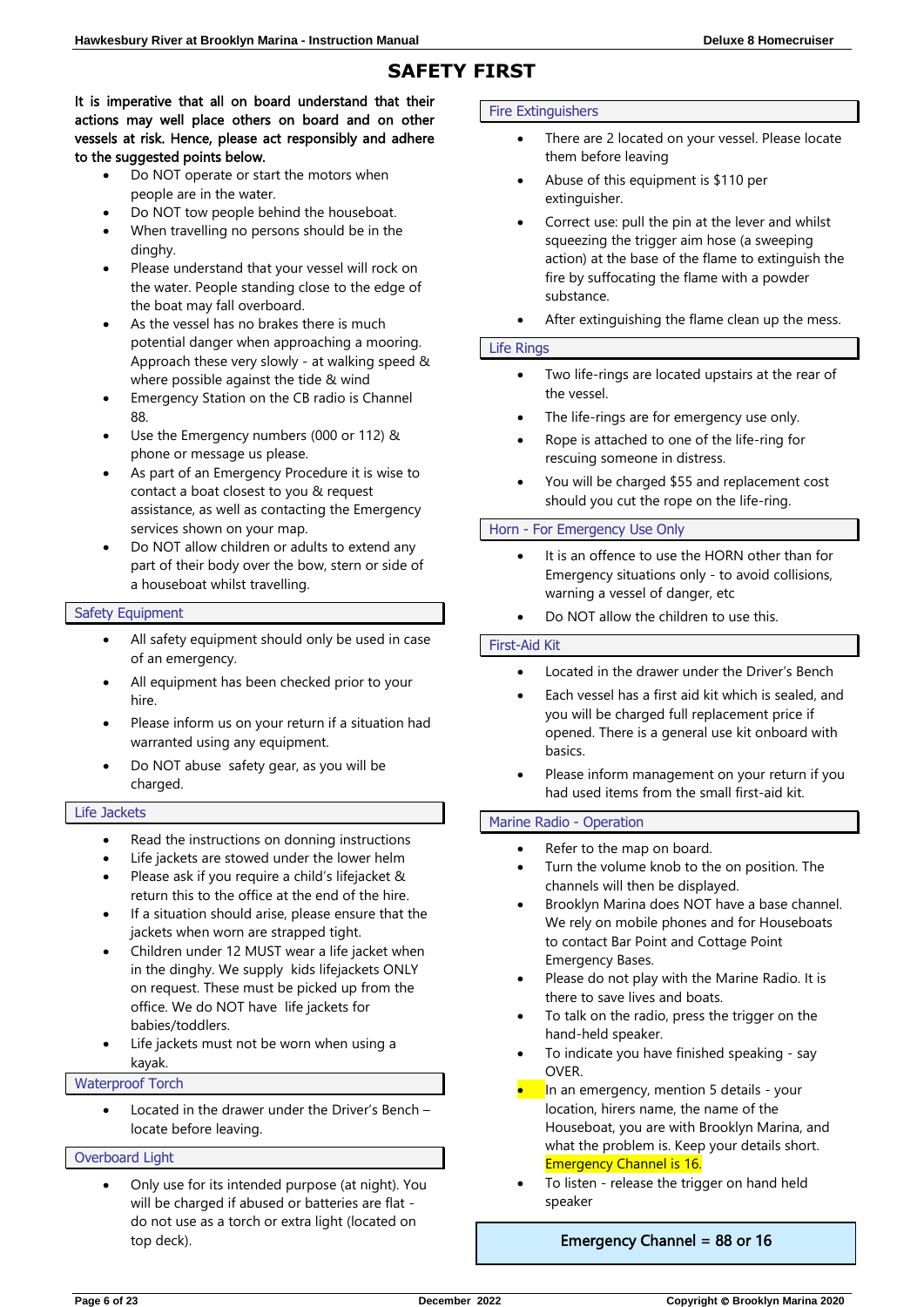# PROPELLER SAFETY

## BEFORE STARTING ENGINE CHECK REAR OF BOAT FOR PERSONS IN WATER.

STOP!! DO NOT START ENGINES WITH PERSONS IN WATER

TURN ENGINE OFF WHEN PERSONS IN THE WATER, AS SOME PROPELLERS MAY CONTINUE TO SPIN, EVEN IN NEUTRAL.

BE A RESPONSIBLE SKIPPER. BEFORE STARTING ENGINES HAVE A SECOND PERSON AT REAR OF BOAT TO GIVE YOU THE ALL CLEAR FOR A SAFE START. Switch off the music so you can hear the second person.

> STOP!! DO NOT USE THE MOTOR(S) TO CLIMB ONTO THE BOAT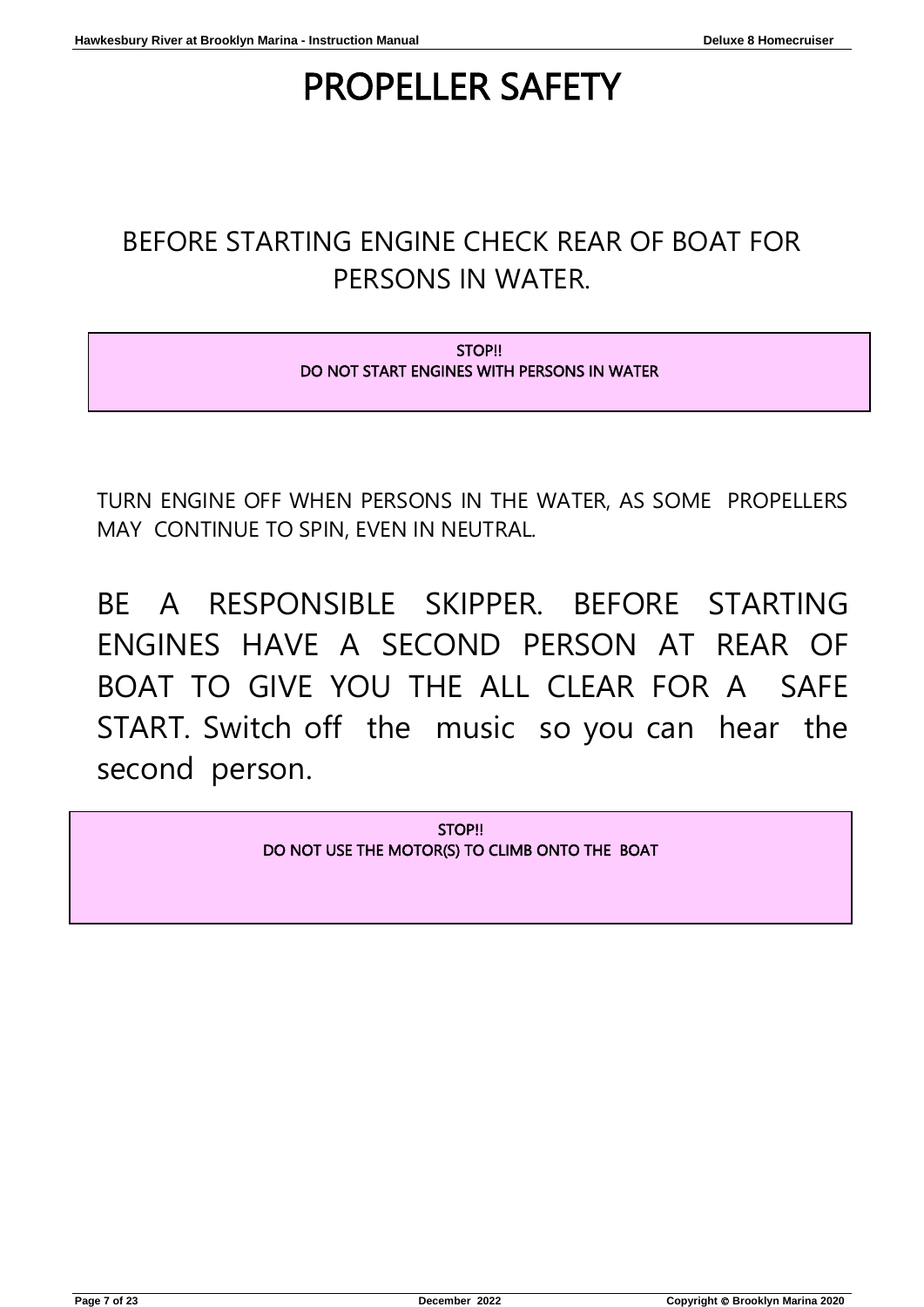### **HOUSEBOAT OPERATION**

#### Instrument Panel

- Do not feel intimidated by your houseboat.
- The switch panel is located on the port side wall just in front of the rear door.
- There are 2 additional switch panels at both helms for navigation, anchor and steaming lights, deck lights and deck wash.
- The switch panel is a circuit breaker system, just like you have at home.
- For power to be supplied to services on board, the switch on the 'switch panel' must be switched on. These include: anchor light, navigation lights, cabin lights, water, instruments, etc.
- These switches need to be switched on to supply power to those labelled appliances.
- Circuit breaker system (flick switch type), which when they blow will need to be reset by flicking the switch back on (to the right),of each given switch.
- Hirers should NOT attempt to do any self-repair to equipment on board.

### Instrument Panel at Helm is for navigation & anchor lights

#### Electrical Power

- The switch panel controls all domestic power. Power runs from the batteries via circuit breakers to the switch panel.
- You do NOT have 240-volt household power on board - only 12-volt power. Consequently, no microwaves, hair dryers, computer games, DVD Players. 240 volt appliances are NOT permitted, as they drain the power.
- The power supply is a number of large batteries, which have a limited supply of "amps". All electrical appliances on board use a certain number of "amps". Consequently, overuse of power on board will discharge the batteries.
- We do NOT allow Hirers to bring along inverters or appliances which draw too much power (small fridges & freezers, stereos, DVD Players, etc)
- The DVD/ TV and electric winch uses more power than anything else. Hence we recommend only 1 DVD movie per day on sunny days and have the motors running when using the winch.
- The batteries are recharged by the solar panels and by the outboards. You need to travel for the motors to recharge and ensure that the solar panels are not cloaked from sunlight by objects.
- There is a battery changeover switch, which allows you to change the battery in use from number 1 battery to the number 2 battery (and vice-versa), when battery levels are low. Never have the battery switch turned to "off" or "both".

#### Location of Electrical switches / circuit breakers

- Main Switch Panel: left of rear door
- Battery Change over switch: Rear deck in cupboard under rear stairs
- Navigation light/anchor light: At helm
- Winch circuit breaker: At left side of helm
- Instructions to Fish Finder: On laminated sheet at helm and in Instruction Manual Folder
- Instructions to Stereo CD player: On laminated sheet at helm and in Instruction Manual Folder
- Volt meters to all batteries:
	- #1 = House Battery 1
		- #2 = House Battery 2

#### #3 = Starter Battery to both motors:

Located left of rear door at Main Switch Panel

#### Always conserve power whenever possible.

#### **Lights**

• All switches for internal lights are located on the walls or on the lights themselves.

#### • Please switch off lights if they are not being used

#### Anchor Light

- The anchor light must be switched on to show to other vessels your location in the dark.
- The circuit breaker switch for this is at the helm

#### Navigation Lights

- As you are not permitted to travel in the dark, these lights must be left off.
- Navigation light switches are located at the helm.

#### **Candles**

• CANDLES ARE NOT PERMITTED on board, as the wax is difficult to remove and there is a risk of fire.

#### Mobile Phones

- Mobile phone coverage can be quite good on the River. However, there are pockets of poor or no reception.
- Please bring along a USB cable, which plugs directly into a USB socket.
- If reception is poor then try phoning from the top deck and have background music turned down, raising your left knee to your right shoulder may help too. This may be useful if playing Twister.
- An SMS message can be sent even if it appears you have no reception.
- Switch on "DC Outlets" circuit breaker

#### • Emergency Numbers: 000 or 112

#### **Water**

- The meters at the rear door indicate approximate water levels
- The pump(s) will automatically switch on when a water tap is turned on. The main switch at the circuit board must be switched on.
- The water is Sydney water, so it is safe to drink. However, tank water from the boat does not have the same taste as your household water – perhaps bring 10 litre casks of drinking water.
- It is imperative that you conserve water. Shower briefly, turn tap off, soap then shower again. Do NOT have tap running for dishes, cleaning teeth etc. Toilet flushing uses extensive amounts!!!!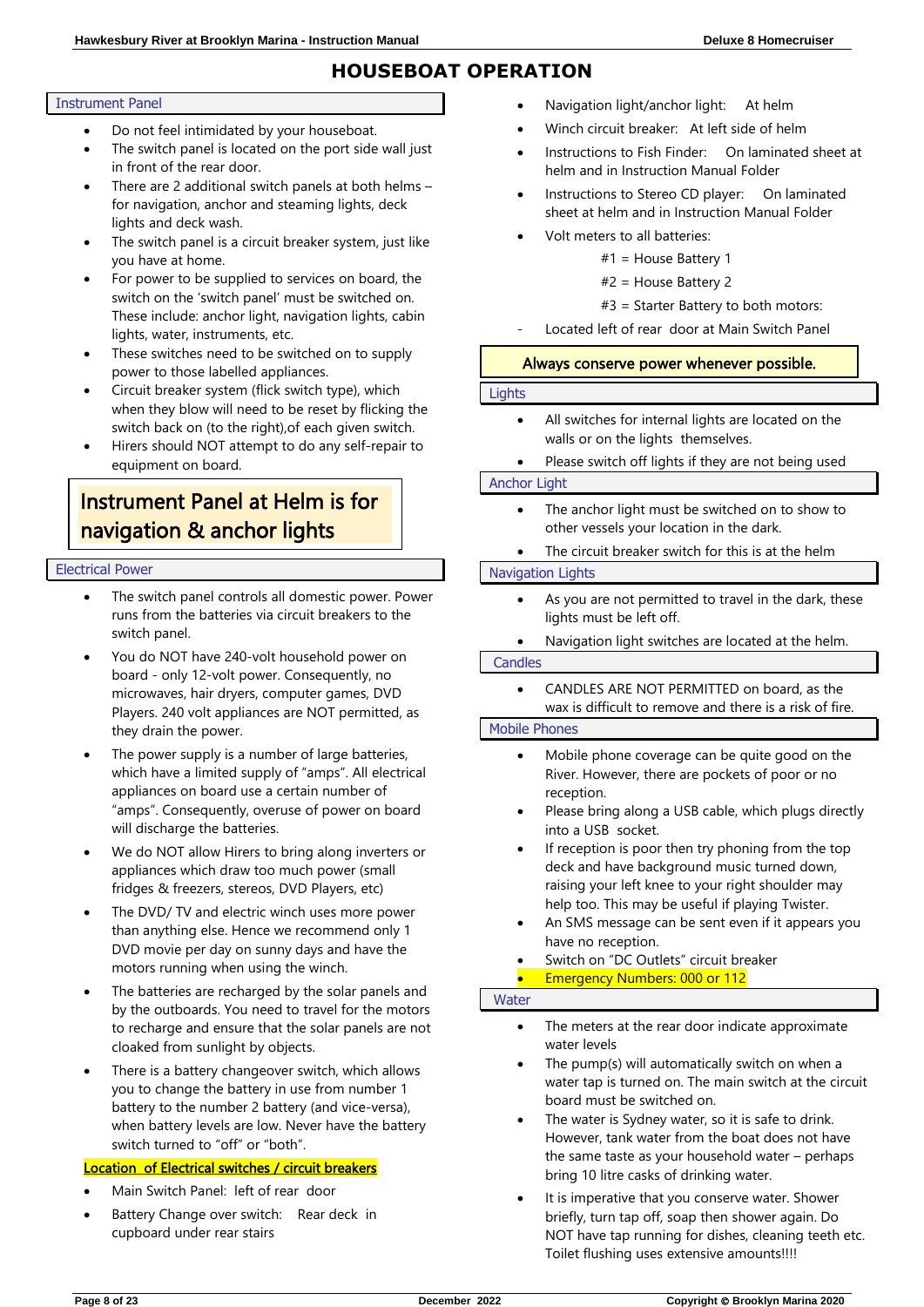#### Please conserve water whilst on board.

- If the shower is cold then perhaps someone is using another tap on the boat or someone has fiddled with the dials and knobs on the hot water system. This is a very silly thing to do!!
- If you can hear the water pump constantly going, despite no taps being turned on, then the water lines may have sprung a leak. This obviously has rarely happened, but we try to predict problems to help you out. Turn the main water switch off at the main circuit board and turn on only when water is needed.
- There is 2,000 litres of water onboard. A 10 minute shower will use 200 litres of water – so be quick and make it a 2 minute shower.

#### Gas

- The stove and cook top run off LPG gas. Consequently they may not run as well as what you are used to at home.
- Gas bottles are located: under rear stairs, in cupboard
- Do not smoke in the gas bottle areas.
- All appliances are switched on prior to your hire. Please do not fiddle with any of the controls as you may switch them off.
- For extended hires you may need to reignite your appliances after switching the gas bottles. To do this first locate the gas bottles, then
- 1. Turn the new bottle knob (top of the bottle) anti clockwise to 'open'.
- 2. On the wall of the unit there is a change over switch. Turn or push up/down the switch so the 'new' bottle is activated.
- 3. The old bottle's knob should then be turned clockwise to 'close'.

#### **GAS EMERGENCY SHUT OFF COCKS – LOCATION**

Hot water – in cupboard under stairs , adjacent to hot water system

Stove/Cook Top – in cupboard next to sink

Reignite Appliances & Operating Instructions

#### Gas Hot Water Systems Location:

- Deluxe 8 Homecruiser in the rear deck port side cupboard. Instructions are in the Instruction Manual at the helm and also on the inside wall adjacent to the hot water unit.
- This unit does not have a pilot light as it self ignites when there is water flow from a hot water tap.
- The button on the left of the unit must be pushed on and the dials left in the 'marked' areas. The on position is only a millimetre difference to the off position.
- If there is a problem then refer to the information sheet on the wall left of the unit.

#### Instructions are located left of the hot water unit.

To activate, just turn on the switch. After this automatic ignition occurs whenever a hot water tap is operated. First the pilot burner is lit and approximately four seconds later the main burner ignites. The pilot burner flame is extinguished after the main burner lights.

#### Fridge

- The fridge on this houseboat is powered by solar panels and then backed up with the battery power. It does not work particularly well in extreme hot days or with very warm winds. Be sure you have adequate ice for meats and other perishables on these days.
- Please note that the manufactured specification allows the fridge to cool to 28 degrees below ambient temperature. On very hot days, it is extremely important to minimise opening and closing the fridge door and keep all drinks in the eskies.
- The size of the fridge/freezer on these houseboats is about 160 litres with a small separate freezer section.
- Again, please do NOT fiddle with any of the controls.

#### ICE may be purchased at Brooklyn Marina – block and crushed bags

- Do not simply rely on feeling inside the fridge to see if it is cold, as it takes up to 2 hours to fully operate.
- The rear wall of the freezer best shows if the refrigeration is on.
- Also, it takes quite a while for the cooling system to 'heat up'.
- The circuit breaker at the main switch panel must be on.
- Do NOT overload the fridge, as it will not operate correctly.
- Be sure the door is kept closed.
- All drinks should be placed in the esky.

#### Esky

- DO NOT PLACE BAIT OR FISH INTO OUR ESKYS!!!! As we cannot get rid of the smell.
- There are several eskies on the Houseboat one built in at the front, one inbuilt upstairs next to the BBQ, and a portable one on the rear deck.
- The eskies on your Houseboat can keep ice frozen for up to 7 days.
- Place 2/3 blocks of ice on the bottom of the esky, and then fill the area with your drink containers. A large crushed bag of ice should then be opened and sprinkled generously onto your drinks. Do not 'drop' the ice into the esky as it may crack the lining of the esky. Crack (loosen) the ice by dropping it onto the concrete in front of the ice freezer before taking down to your houseboat.
- It is important to remember in which corners of the esky you have placed which drinks.
- Be sure to leave some crushed ice in the bag for your spirits.
- Before sprinkling the crushed ice throw the sealed bag to the floor to loosen the ice cubes.
- Don't put bait/fish in eskies. the smell will contaminate

#### BBQ

- This is a brilliant BBQ. Please treat it with respect and keep it clean.
- Freshly caught fish are best on a BBQ.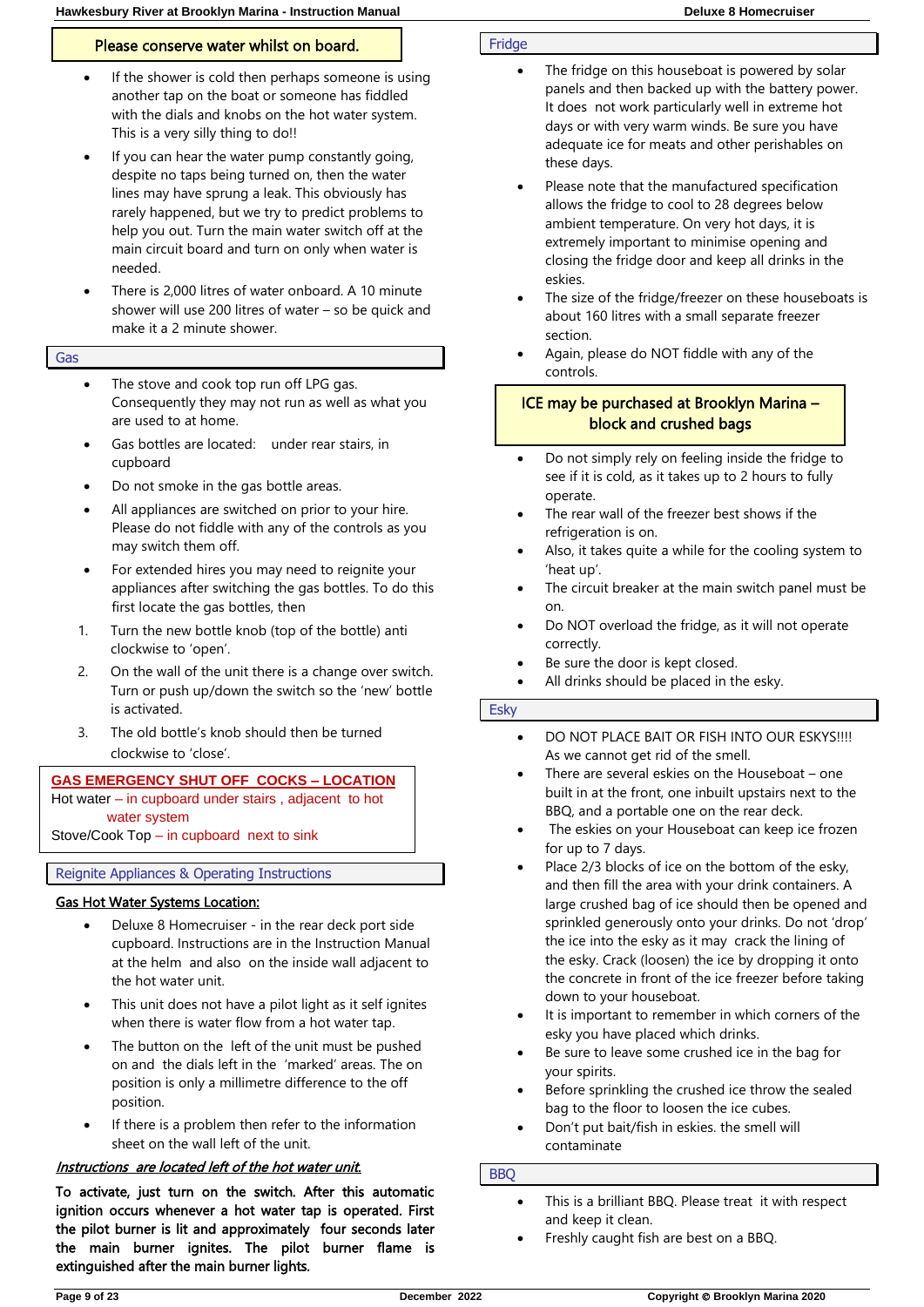#### **Hawkesbury River at Brooklyn Marina - Instruction Manual Deluxe 8 Homecruiser**

#### To operate the BBQ follow these steps:

- 1. Turn on gas cock on gas line/hose. Switch back off when finished with BBQ.
- 2. The knobs self ignite when pressed in and turned on. Ensure to leave pushed in for a few seconds to make sure gas stays lit.

Otherwise, Use extension gas igniter or a match (located in the kitchen) ignite each of the burners required from under the BBQ unit.

3. The houseboat will either have a fat bucket or a tray under the burners.

(a) Perhaps cover the tray with alfoil and wipe tray clean immediately after use.

(b) A throw away alfoil container can be placed under the BBQ as a 'fat bucket'

- 4. When finished be sure to switch each burner off and turn the gas cock on gas line/hose off.
- 5. Clean the BBQ plate with some newspaper or similar. Do **NOT** use the tea towels supplied.

#### Kitchen Stove & Gas Burners

- Do NOT use the stove whilst travelling, as the rocking of the boat can cause problems.
- The burners will only work if the glass/metal lid to the cooktop is raised.
- Be sure to switch on the cooktop/oven at the main control circuit board located at left of rear door as you enter the boat.
- Be sure to switch off all burners when finished.
- The unit has 4 burners and a medium sized oven area with a grill. The grill has its own knob.
- Select desired burner knob, *depress* and turn to HIGH.
- Whilst this is happening use the gas igniter switch (adjacent to the knobs) or perhaps the igniter gun (device used for BBQ) or matches to ignite burner. Keep depressed for a few seconds.
- Grill & Oven operate the same way as the cook top burners, described above.

#### Bedding

- We supply pillows on request, at \$3 each. You must ask for them though.
- Linen sets (including doona, pillow, sheet and towel) may be hired at \$15 per person. Please book these ahead.
- The bedding arrangement on Deluxe 8 Homecruiser is: There are 2 bedrooms. In each bedroom is a Queen bed.
- The lounge/living area has 2 x sofa beds that sleep 2 people per sofa bed.

#### **Smoking**

- Please DO NOT smoke in bed or at rear of houseboats where gas bottles and fuel tanks are.
- Smoking is not permitted inside.
- DO NOT throw cigarette butts into the River. The fish don't like it.

#### **Toilets**

• "If it's yellow let it mellow, If it's brown flush it down."

- The toilet can be the single most troublesome item on your houseboat, if used incorrectly. You must be particularly careful how it is used.
- The only objects to be sent through the toilet system are human waste, urine and toilet paper.
- There is a toilet bowl plunger located in the hot water cupboard is ever needed to unblock a toilet
- Under NO circumstances should a passenger of the houseboat place other foreign objects into the toilet - including, condoms, tampons, tissues, baby or face wipes, food waste, hair, etc as these objects cannot be correctly macerated by the toilet system and properly discarded.
- You will be charged extra if we need to unblock the toilet system.
- You will also be charged extra if we need to come out to the vessel during your holiday to unblock the toilet. At times we may not even be able to do this, as we require 240-volt power.
- If the boys wish to "wee over the side" then please be careful. However, as your personal liquid hits the River it reacts with the water and is defrayed by the light. It creates a fluoro effect, which is indeed a lighting spectacular.

#### Correct Toilet Operations

This toilet is similar to your household domestic toilet system

### All our Houseboats have holding tanks

٦

- One flush mechanism will clear the bowl of waste. There is a toilet plunger in the rear hot water cabinet.
- Again, do NOT use too much toilet paper. Poopoo, weewee and toilet paper only – NO foreign face wipes, tampons, female pads, cigarette butts etc
- Please use the dual flush mechanism, thereby conserving water.
- On completion of your job(s) and after pressing the 'flush' button just check that the flushing water has stopped flushing. If it hasn't then you will be wasting valuable domestic water, which may be needed for showers etc. If it does this then like at home, just briefly press the flushing button a few times. This will stop the over-flushing

### NO face wipes…

Do **NOT** discard face wipes, baby wipes, cleansing wipes etc into the toilet as this will 100% block the toilet and become very expensive to repair. Use only poo poo, wee and toilet paper.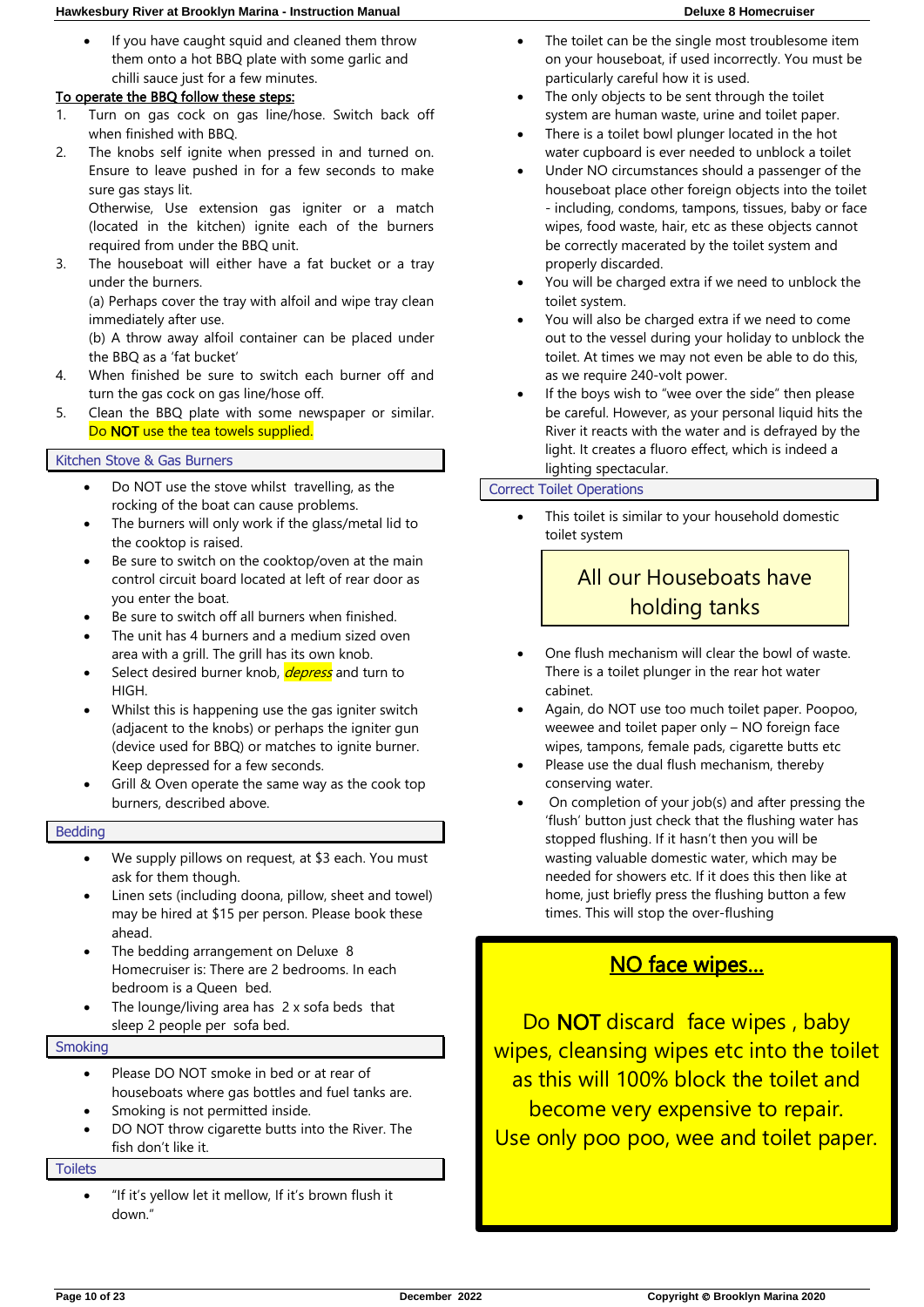- Be sure to be either on a mooring or on anchor in a safe bay, unless travelling. In strong winds you must be on a mooring.
- Please ensure that you consider your refuse. Glass, & aluminium cans may be placed in the container/boxes you brought them in for future recycling.
- If late, travel to Refuge Bay and hook up to a mooring. Travel time is about 1.5 hours. Our moorings are at Refuge Bay and America Bay, locate on the map.
- On the way you will pass under the Rail Bridge, Dangar Island is on your left; Hawkesbury River Marina, the Public Jetty and McKell Park are on your right. You will pass 4 blue or yellow moorings here.
- Do NOT attempt to access Hawkesbury River Marina. You may only anchor north of the first nav. marker and East of the Oyster Lease entering the channel to Hawkesbury River Marina. Do not anchor in this channel. The four blue or yellow swing moorings located here may only be used for short periods to access the Marina stores. You will have to use the dinghy with a motor or water taxi service. DON'T take the Houseboat to the Public Jetty
- You will pass Parsley Bay and Porto Bay on your right. Stay away from these areas as it is very shallow and very tricky to manoeuvre around the moored vessels, particularly with even a slight breeze.
- If time allows then Gunya Beach is a pleasant stop over but the anchor will be needed. This area is very vulnerable in strong winds, particularly from the North.
- Do NOT pass Juno Point and Little Pittwater (refer to the map).
- The waters here can be quite rough so be sure that all is secure, the front door shut and you give way to yachts.
- Enjoy the waterfall and beach at Refuge Bay & our own moorings – refer to the map.
- Be sure to have the anchor light on at night & count the many stars - you may find a falling star, so make a wish.

Day 2

- Get up early have a swim, watch those sharks though, and enjoy a freshly cooked breakfast over the BBQ.
- You have a few options where to spend the rest of the day and the last night:

Option 1:

- Head now towards Yeomans Bay. You might try the moorings at Cottage Rock, just around the corner from Refuge Bay. Its beach magically appears at low tide but disappears again as the tide rises. It has a spring water waterfall. A great place for cricket games or mucking around with the kids. Do not pass the last mooring at Yeomans Bay as it becomes dangerously shallow. This is about 40 minutes away from Refuge Bay.
- At low tide take the dinghy onto the mud flats and hike to the end of the Bay. At high tide you could row there and try fishing near the mangroves. There are Aboriginal carvings at the end of the bay.

#### Option 2:

- If Yeomans Bay is full then try Little Jerusalem Bay.
- Relax and try a line over the side or read a book.

### SUGGESTED 3 DAY ITINERARY **Best Restaurant on the River (Ph: 9985 9040)**

- Peat's Bite Restaurant at Sunny Corner
	- www.peatsbite.com.au

#### Option 3:

- Smith's Creek (has a few bays & moorings), It's past Cottage Point - avoid anchoring and ALL moorings at Cottage Point, it is too deep.
- Fishing is quite good in Smiths Creek.
- Stay up late and enjoy the serenity and try catching a Flathead, Bream or even a Hairtail in Winter. "How's the serenity!"

#### Option 4:

#### • Try Waratah Bay, not as picturesque or tranquil.

#### Day 3

- The Hawkesbury River is truly a hidden paradise marvel at the way the rocks cradle the roots of the gum trees and how the sea hawks dive from great heights to catch their quarry.
- Lunch will either be the sweet taste of fresh caught fish or the remaining steaks you have in the fridge.
- It's time to tidy up and head on back.
- Please use this time to clean the boat up. The minimum charge is \$35 you will be charged extra if the boat is left in an unsatisfactory condition and if the dishes have NOT been washed and put away.
- Call us once you pass under the Railway Bridge and we will meet you just short of the Road Bridges.
- Please be patient and avoid drifting towards dangerous areas.
- When we are on board bringing you in please have the music turned off and ensure the kids are inside don't allow them to get in the way.

#### On Your Return

- On your return, drive the car down to load up.
- Check that nothing has been left behind.
- We request that you take the garbage to our bins at the top of the drive.
- Please let us know if there has been any damage or accidents during your holiday & complete the Accident Report enclosed if required.
- Once you have packed the car and you're ready come to the office to finalise the Additional Charges, bond,.
- A quick visual check of the Freeway from the Marina will determine whether you need to take the Pacific Highway home, as slow traffic will be evident.
- We hope to see you in the future.
- PLEASE give us positive feedback via Google and Social Media.

#### **Distances**

#### These will vary as dependent on tides and winds

| Marina to Refuge Bay = 1.5 hrs        | Marina to Spencer = 2.5 hrs                |
|---------------------------------------|--------------------------------------------|
| Marina to Berowra Waters = 2hrs       | Bridge to Bridge = 15min                   |
| Refuge Bay to Cottage Point = 1hr     | Marina to Wisemans Ferry = 8hrs            |
| Smiths Creek to Marina = 2.5 hrs      | Refuge Bay to Pinta Bay = 40min            |
| Refuge Bay to Yeomans Bay = 30<br>min | Cottage Point to Waratah Bay = $30$<br>min |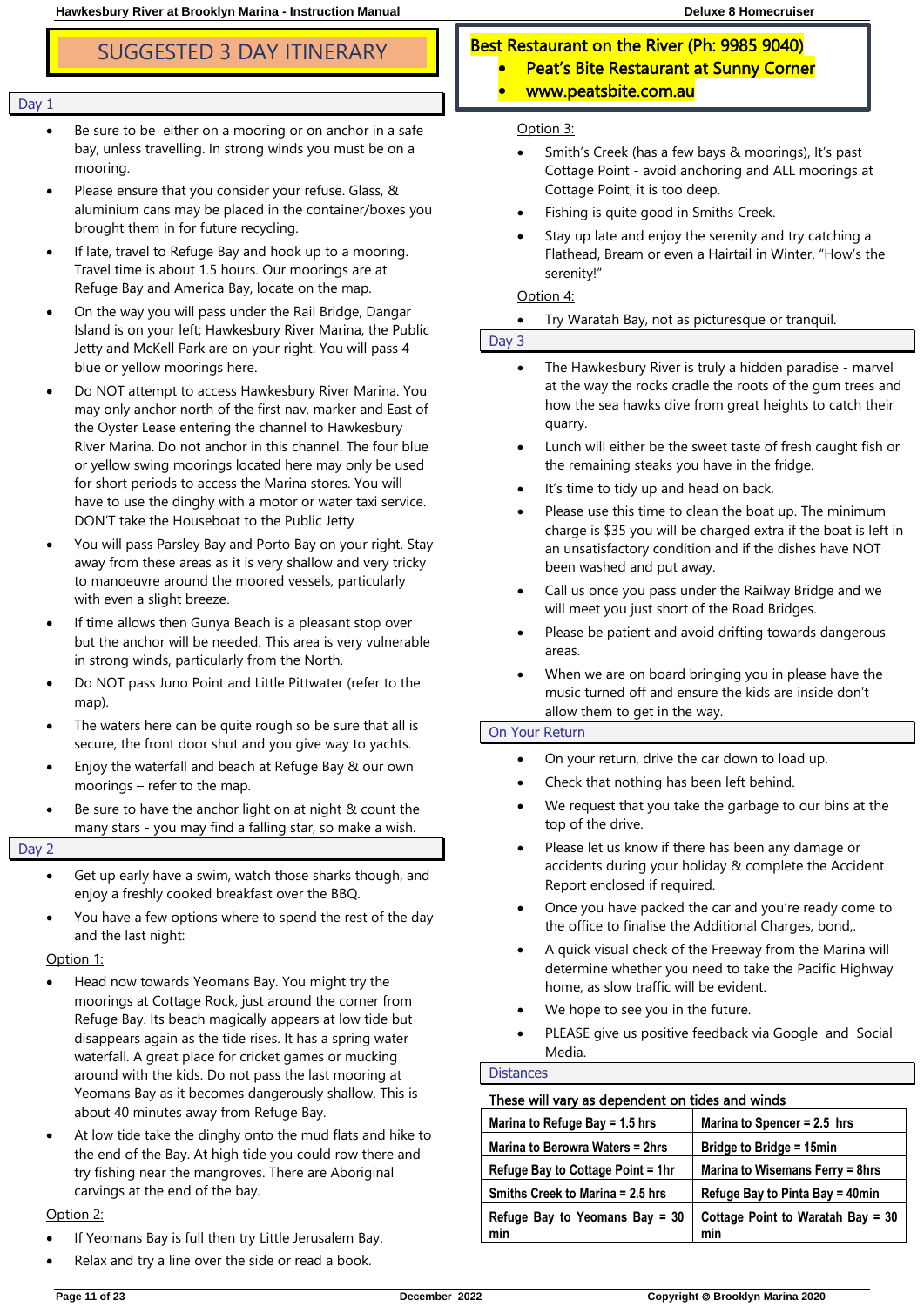### OUTBOARD MOTORS

- Each Houseboat is powered by two outboards. This gives you reliable motoring, particularly against winds and the current.
- Switch the two-circuit breaker switches on for starboard and port engines located at the main circuit board.
- Should you encounter difficulties with one of the motors the vessel can still travel on just one motor.
- As there are two outboard motors there are also two control levers with a starting key to start each motor.

#### ENSURE THAT ALL FISHING LINES ARE PULLED IN BEFORE MOVING

- Like with an automatic car you must have the throttle levers in an upright position - in the neutral position. (the engines will not start even if slightly in gear)
- Each motor has a rev. counter which shows how the motors are idling, Do not panic if these counters wildly display unusual rev. movements, as at times this can happen, due to cavitation, rocking of the vessel as the prop spins whilst it has come out of the water or just typical boat idiosyncrasies.
- Be sure the primer "tulip" bulb (on fuel line) is firm (full of fuel)
- The throttle lever is electronic. Press the button on the bottom of the control lever unit to either forward, reverse or neutral.

#### Cold Start

- All motors have automatic chokes. You need to rev the motor whilst turning the key.
- By engaging the following process it is similar to being at a set of traffic lights in an automatic car and revving your throttle and having the gearshift in 'park' or 'neutral' - you will not move but will rev up the motor. This is needed to warm up the motors.
- o Turn both keys to the "ON" position.
- o Move the throttles to forward, back into reverse and then back to neutral. This precautionary step resets the control box to neutral in case you stopped the vessel whilst still in gear. If the engine will not turn over then you are not in neutral. Ensure that you have two solid green lights on your control box.
- o To rev the motors whilst throttle is in neutral: keep the select button depressed (still green) and push the throttle lever forward. It will flash green.
- o If the indicator light is green (and not flashing) simply turn the key until the motor starts. As the motors are very quiet check for a register on the tachos to indicate the motor is running. Alternatively, have someone at the back of the boat indicate if the motor is running.
- o Repeat to start the motor.
- o Allow the motors to warm up for a couple of minutes.
- o To engage gear, simply push the controls ahead for forward or back for reverse.

#### Warm Start

• The throttle is not required, simply turn the key (quickly). But make sure the throttle lever is in NEUTRAL (2 green lights).

#### Switching Off Motors

Simply turn the key anti-clockwise just like your car ignition.

#### Reverse

#### Should only be used in an extreme emergency. For example - the boat is drifting and you have pulled the anchor in and you are very close to rocks and the only way out is reverse.

- NEVER throw the gears from forward to reverse (wait several seconds) as you will damage the gearbox and surely you would not do this with your own automatic car.
- You should not use reverse when hooking up to a mooring or anchoring. If this is the case then you are approaching your target point too fast. You must only drift in. Refer to mooring section.

#### Driving

- The outboards push the houseboat
- You drive like a car to turn right turn the steering (helm) clockwise. Left is then anticlockwise. It is not as responsive.
- Your turning circle is quite large, as you actually steer from behind. The same principle applies as with a forklift, a right turn pushes the outboard motors in a position that pushes the rear of the boat left. Consequently, pushing the front of the boat right.
- Both throttle levers must be used together, otherwise the vessel may drift left or right. However, one can still drive the vessel with only one motor. You just need to adjust your driving style.
- If you need to make a sharp right hand turn then only employ the outside motor (in this case the left motor).
- Aim the boat at something on the horizon and make slight alterations to direction rather than extreme helm turning.
- Avoid debris (eg. logs) in the water, particularly after rains.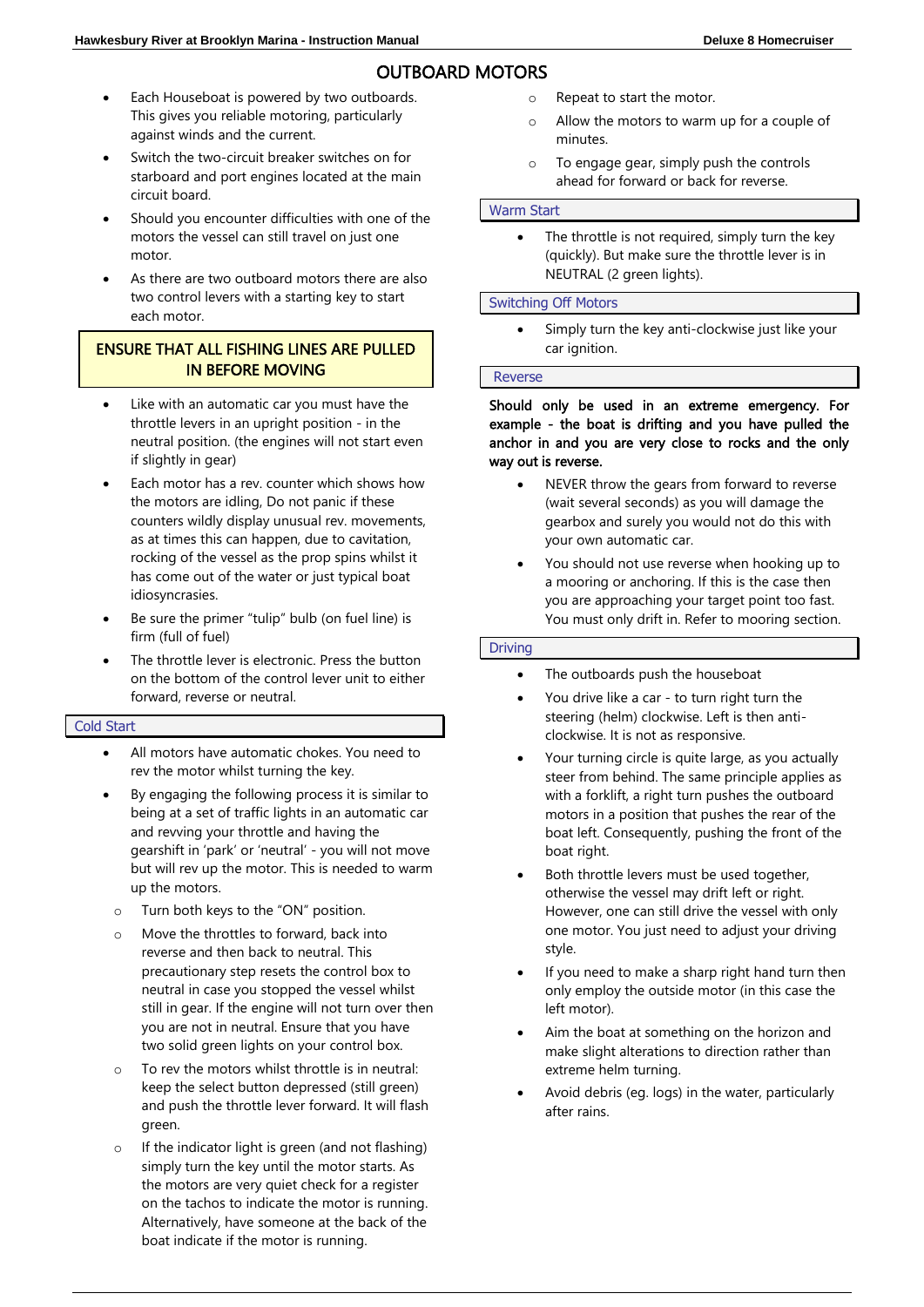#### UPSTAIRS DRIVING

- 1. You can only start and stop the motors from the downstairs station.
- 2. Start the engines and ensure that both motors are in neutral, and that the upstairs controls are also in neutral. Neutral is when throttle arms are in upright position and lights at bottom are green.
- 3. Go upstairs and under the flap on the upstairs control box is a small yellow button labelled "SELECT". Press the button and the lights will come on.
	- If driving from upstairs ensure that no person moves the wheel or controls from downstairs as you will blow the hydraulic steering lines.

TO STOP THE BOAT (AND TO START IT AGAIN LATER) CHANGE BACK TO UPSTAIRS:

- 1. Leave the upstairs controls in neutral
- 2. Hit the 'select' button on the downstairs control box, and then turn the motors off. You will now be able to start the vessel again from downstairs.

## NOTE: You should always change the controls to downstairs whenever you have finished driving upstairs so that the boat is ready to start again.

#### PROHIBITED AREAS

During the briefing we explained to you the dangers of red areas. Under no circumstances are you to cruise into these areas as you may damage the vessel. Insurance is made void by ignoring this directive and you will be fully liable for the cost of all damage caused. In particular Broken Bay can get extremely rough with a dangerous swell. In a swell, the engines will go under water and you run serious risk of them stopping leaving yourself vulnerable to be smashed onto the rocks. Ensure you never go north of the cut-off lines between Juno Point and Challenger Head.

Pittwater and Patonga are strictly out of bounds.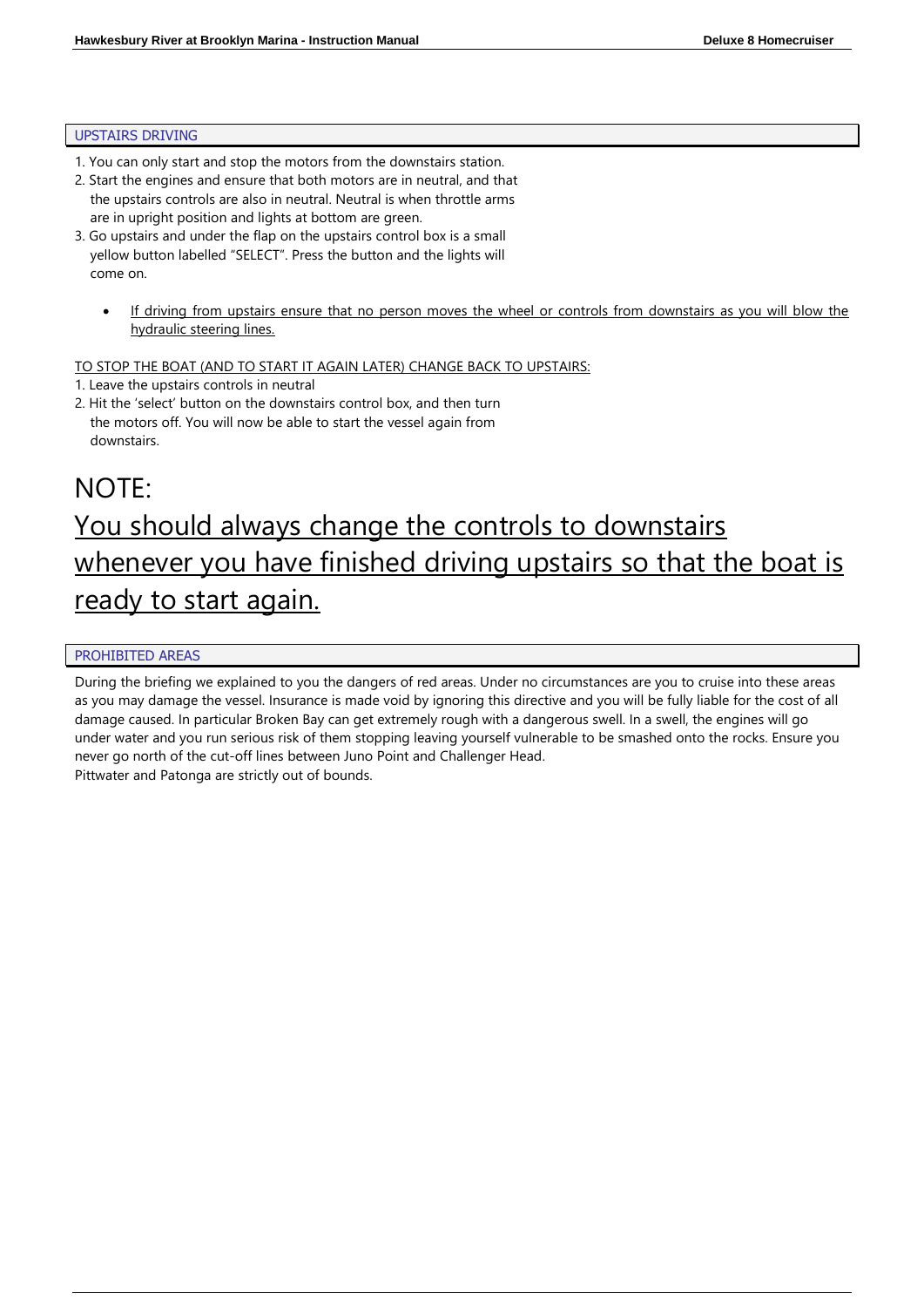### **NAVIGATION AREA**

Restrictions & Regulations

- To help you navigate the River safely, refer to the wall map. YOU MUST REFER TO IT!!!
- RED shaded areas are out of bounds and should not be entered
- If you are found to be in these restricted areas then you are in default of your contract and may lose your bond.

#### The Restricted Areas Are

#### You may travel

- Into Cowan Creek as far down as 'Houseboat Bay'.
- Into 'Berowra Waters' as far as the first set of moorings.
- As far as Spencer.
- Do NOT pass 'Juno Point' and 'Little Pittwater' (DON'T EVEN ANCHOR HERE!).
- This leads into 'Pittwater' or Patonga and open ocean. Do NOT go there !!!!!

### **Specific Bays, Creeks and areas to avoid:** You may travel

- Into Cowan Creek as far down as far as 'Houseboat Bay'.
- Into 'Berowra Waters' as far as the first set of moorings.
- As far as Spencer.
- Do NOT pass 'Juno Point' and 'Little Pittwater' (DON'T EVEN ANCHOR HERE!).

This leads into 'Pittwater' or Patonga and open ocean. Do NOT go there !!!!!

#### **Specific Bays, Creeks and areas to avoid:**

- a. Do not pass any of the last public moorings (indicated on the wall map by a yellow shaded number) as the water depth is dangerously shallow.
- b. We advise you avoid 'Akuna Bay' as very large cruisers pass by from the Marina and your vessel will rock heavily as they pass.

Apple Tree Bay and Bobbin Head - Do not enter these areas, as at is a private marina area with all vessels closely moored. Navigation is treacherous. Do not even attempt to use the moorings here as the marina staff will fine you. Simply put, avoid the entire area.

Berowra Waters - For the same reasons as mentioned for Bobbin Head - avoid the area.

Cottage Point - Do not tie up to any moorings here as they are privately owned and you will be fined. Also, you CANNOT pull up to the jetty. Anchor out and row in. Avoid the submarine cables.

Jerusalem Bay - do not pass the large rock wall on the left, as it is dangerously shallow.

Yeoman's Bay - it's very shallow past the last mooring. But can be accessed by dinghy at high tide.

Mullet Creek - totally out of bounds, as it is always very shallow.

Spectacle Island - do NOT go north of the green marker (between the markers and the island).

Mooney Mooney Creek - totally out of bounds, as it is very shallow.

Sandbrook Inlet (the Gut) - totally out of bounds.

Dangar Island - do NOT access Dangar Island and stay away from the Eastern shoreline as far as the navigation markers as it is dangerously shallow and thee are grass/seabeds there.

Do not tie up to any moorings here as they are privately owned and you will be fined. Also, you CANNOT pull up to the public jetty

Hawkesbury River Marina - the channel into this area.

Porto Bay - totally out of bounds, as it is very shallow.

Cobar Bay - totally out of bounds, as it is very shallow.

Cogra Bay - totally out of bounds, as it is very shallow.

Bar Island - no entry west of this area, Kulkah, Friendly and Big Bays, as it is extremely shallow & hazardous.

MacDonald Creek - totally out of bounds, as it is very shallow.

Challenger Head to Juno Point - very rocky and dangerous.

Spencer - north of the inlet area into Mangrove Creek. Avoid the jetty and do not go past the red & green markers here. Do NOT anchor near these markers as the tide moves your anchor line will wrap around these poles. Do not go further upstream than Spencer.

Oyster Leases - these areas are marked by white pegs. At low tide the trays are quite visible but at high tide the danger is hidden. Do NOT attempt to drive the dinghy or Houseboat over, around or behind these areas.

Beaches - Do NOT beach the vessel. Don't anchor too close to beaches as the motors sit deeper than the bottom of the houseboat.

Poles - these are navigational markers of varying colours and capped with varying shapes (to indicate numerous messages). Do NOT anchor near these poles as the tidal movement will put you and the anchor at risk. No doubt culminating in you needing to cut the anchor line and losing your bond.

Marinas - These areas must be avoided altogether as it can be very precarious driving a houseboat through several very expensive boats, particularly as the insurance cover specifically states that hirers should not do this and that Brooklyn Marina will drive the houseboats into the Marina from the drop off point.

YACHTS & FERRIES - these vessels have right of way.

You will lose your bond should it be shown that you failed to avoid these areas and damage may have been caused to the Houseboat hired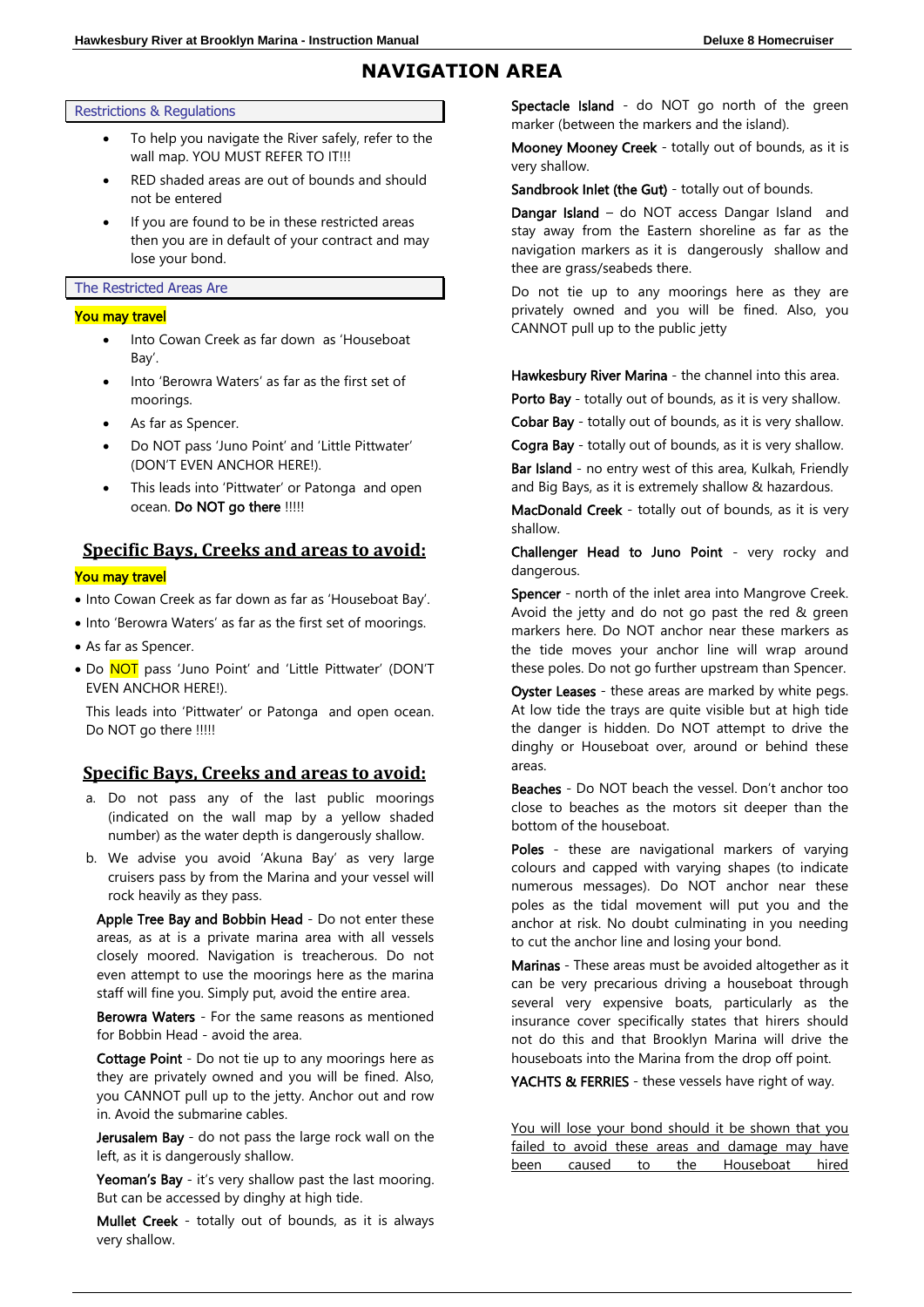

#### **LOWER HAWKESBURY RIVER MAP**

Important Notice to All Hirers:

You are not permitted to take the Houseboat into "Sandbrook Inlet" (also known as the "Gut")

On your return you are to wait at the pre-arranged Pick-Up/Drop-Off area, which is located 50 metres east of the Road Bridge (between the Road Bridges and the Railway Bridge). Be careful that you do not drift towards the shore or shallow waters. Your pick up time is pre-arranged. If you wish to return earlier then you need to phone Brooklyn Marina well in advance and again wait patiently to be picked up and escorted to the Marina. Thank you for your co-operation.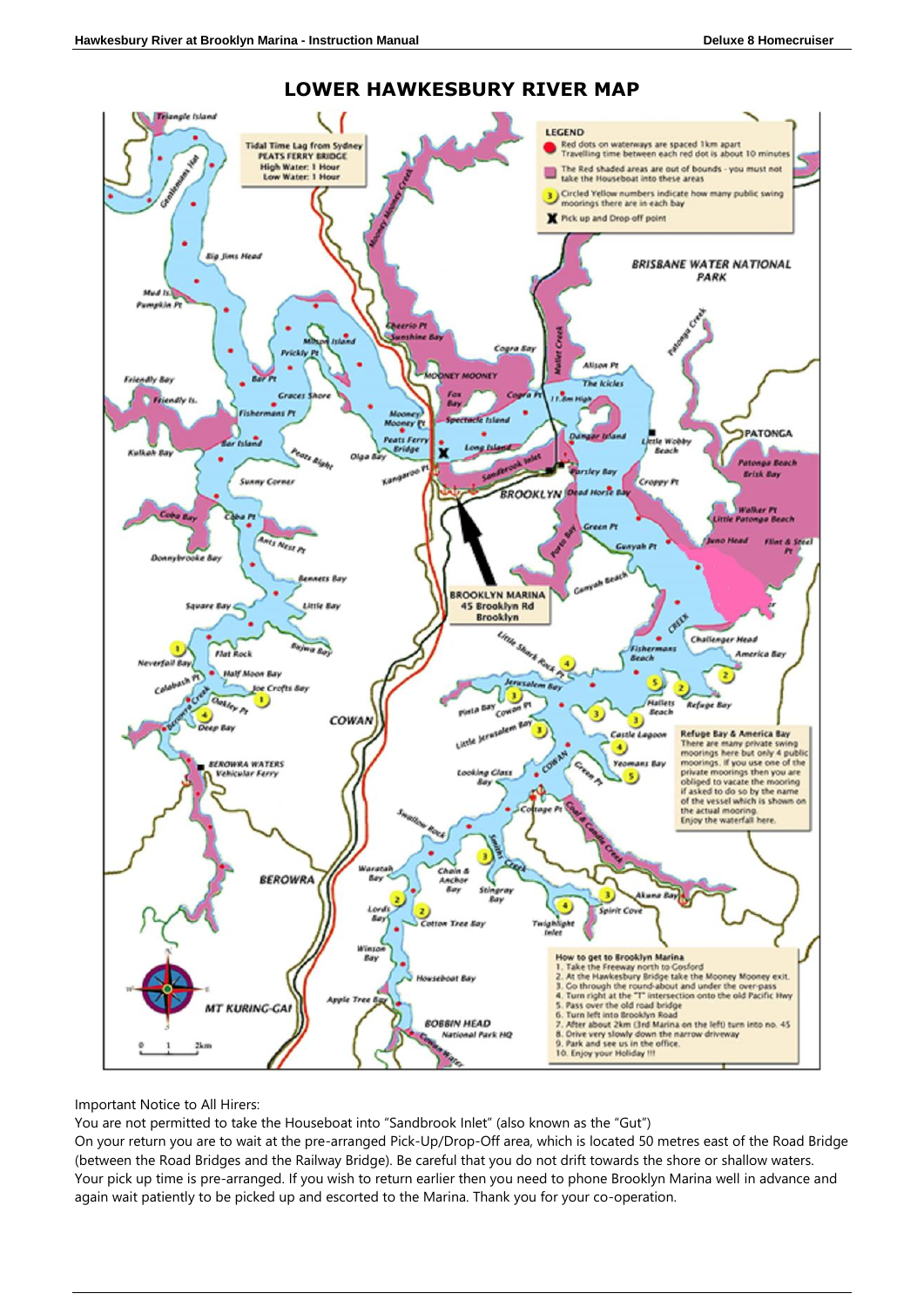Travelling Times & Conditions

#### PORT = LEFT STARBOARD = RIGHT

- Please refer to the boating handbook on board and become familiar with the material supplied here from "NSW Maritime".
- You are NOT permitted to travel at night or during very strong winds
- It is advisable to time your trips to coincide with the tidal movement. This will allow for faster trips, which is a saving to you.
- You must travel on the right-hand side of the River (opposite to travelling on our roads). That is, you must pass boats coming towards you on your right hand side of them.
- Give way to vessels coming from your right.
- Keep clear of the vessel you are overtaking.
- There are RED & GREEN channel markers. These indicate where the safest area on the River is to travel. When travelling towards the ocean - GREEN marker poles must be on your LEFT. Coming back from the ocean - RED marker poles must be on your LEFT.
- Do NOT cut corners. DON'T travel between green/red marker poles and the shoreline- stay between the GREEN & RED marker poles.
- Arguably, the most frequently visited areas where houseboats become stranded and stuck is either between the 3 GREEN markers heading into Sandbrook Inlet and their western shoreline. Also, the area South of Spectacle Island, and north of the green markers. This is why we pick you up about 40 meters East of the middle of the road bridges - well away from these areas.
- Do NOT attempt to bring the houseboat in yourself. Be alert whilst you wait. Avoid drifting into the bridges or these dangerous areas.
- It is advisable that if a large vessel is coming towards you, to turn square on into its 'wake'. That is, a vessel will leave a set of waves behind it when travelling (called a 'wake'). If you were to head into the wake at an angle, then your vessel will rock heavily from side-to-side and place its crew in danger. Consequently, by heading into the wake square on and reducing the throttle (speed) to neutral you will 'gently' rock from stern to aft. This happens, as your vessel is longer than it is wide, so the rocking will be diminished.

#### Safe Boating - Buoyage System

| <b>PORT</b>                                    | Red 'can' shape on left upstream<br>and right downstream. Flashing<br>red light, if lit.                                          |  |  |
|------------------------------------------------|-----------------------------------------------------------------------------------------------------------------------------------|--|--|
| <b>STARBOARD</b>                               | Green 'cone' on right upstream,<br>left downstream. Flashing green<br>light, if lit.                                              |  |  |
| <b>SPECIAL MARK</b>                            | Yellow 'can' on left upstream,<br>right downstream. Yellow 'cone'<br>upstream,<br>right<br>left<br>on<br>downstream. YELLOW light |  |  |
| <b>SAFE WATER MARK</b>                         | Indicates deep water. WHITE<br>light                                                                                              |  |  |
| ISOLATED<br><b>DANGER</b><br>MARK              | Pass any side but keep well clear<br>. WHITE light flashing in groups<br>of two (if lit).                                         |  |  |
| <b>NORTH</b><br><b>CARDINAL</b><br>MARK        | Pass on north side . WHITE light<br>flashing continuously quickly                                                                 |  |  |
| <b>SOUTH</b><br><b>CARDINAL</b><br><b>MARK</b> | Pass on south side. WHITE light<br>6 quick flashes and one long<br>flash                                                          |  |  |
| <b>CARDINAL</b><br>EAST<br>MARK                | - Pass on east side. WHITE light<br>in groups of 3 quick flashes.                                                                 |  |  |
| <b>CARDINAL</b><br><b>WEST</b><br>MARK         | Pass on west side. WHITE light in<br>groups of 9 quick flashes                                                                    |  |  |

#### Common Terms

| AFT                    | Rear of houseboat                                                                                                                                                                                 |  |  |
|------------------------|---------------------------------------------------------------------------------------------------------------------------------------------------------------------------------------------------|--|--|
| <b>BOW</b>             | Front of houseboat                                                                                                                                                                                |  |  |
| <b>UPSTREAM</b>        | Towards Wiseman's Ferry                                                                                                                                                                           |  |  |
| DOWNSTREAM             | Towards the ocean                                                                                                                                                                                 |  |  |
| PORT                   | LEFT                                                                                                                                                                                              |  |  |
| <b>STARBOARD</b>       | <b>RIGHT</b>                                                                                                                                                                                      |  |  |
| <b>BUOY or MOORING</b> | Floating object (either a large<br>truck tyre or plastic cone shaped<br>object) held to the river bed by a<br>large concrete block and used to<br>keep boats safe and secure in<br>protected bays |  |  |
| HELM                   | The steering wheel                                                                                                                                                                                |  |  |
| KNOT                   | Nautical speed $9$ (1 knot = 1.2<br>kph)                                                                                                                                                          |  |  |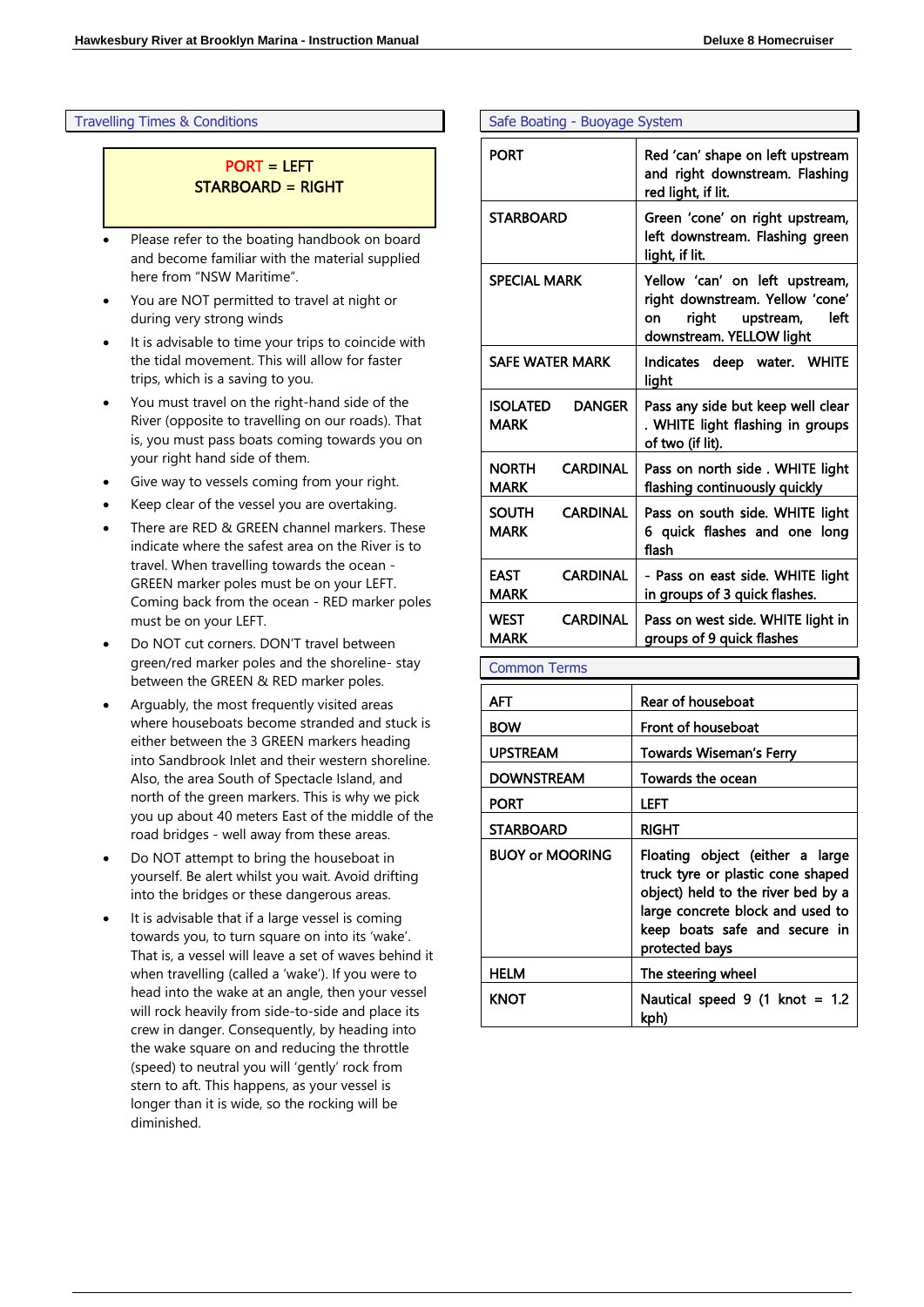#### **Mooring (Hooking Up To One)**

#### When mooring the houseboat to a public mooring, follow these simple rules....

- 1. All public moorings are shown on your wall map.
- 2. Public moorings have a duration stay period of 24 hours.
- 3. You may hook up to one of almost 200 privately leased moorings in Refuge Bay and America Bay. However, if the owner of the mooring should come by (the boat licenced for that mooring will have its name on the mooring buoy) then apologise and go to the next one. It is hard to find a spare mooring here over Christmas, Easter and other hot weekends)
- 4. Locate a vacant mooring and approach it at walking speed.
- 5. Have 1 or 2 people at the bow with the gate open and a boat hook in hand. Be sure they indicate to the driver where the mooring is.
- 6. Approach the mooring against the tide or against the wind, whichever is the stronger. This will then slow you down.
- 7. When you are about 15-20 meters away from the mooring buoy bring the throttle levers back to neutral and drift towards the buoy. If the houseboat seems to be drifting left then push the left throttle down slightly to push the boat more right. The idea is to stop the houseboat before it hits the buoy
- 8. The buoy will have a 2-metre rope attached to it and, the end of this rope will have a loop. One of the persons at the bow will need to hook any part of the rope and pull it up. The loop must then hook over any of the bollards (a cross shaped object) located at the bow of the boat. Be sure the mooring line is not hooked over the railing.
- 9. You will feel the boat then turn with the tide.
- 10. When travelling between boats to a mooring understand that you have a large turning area. To make sharp turns engage only the outside motor. To turn right use the left one. But remember go slow

**Moorings** Please refer to the separate page on which moorings you are permitted to use

DO NOT AT ANY TIME PLACE THE MOTORS IN REVERSE TO STOP OR SLOW DOWN. IF THIS IS THE CASE THEN YOU HAVE APPROACHED THE BUOY TOO FAST.

I

l

#### Mooring (Unhooking From One):

#### When leaving the mooring, follow these simple rules....

- 1. Ensure all are on board the houseboat & no one is in the dinghy.
- 2. Ensure that the dinghy is correctly hooked up to a bollard and not to a railing or the motor guard and the swim ladder is not in the water.
- 3. All fishing lines wound in.
- 4. Warm the motors up and have them running in neutral.
- 5. Unhook the buoy's rope from the bollard and drift away.
- 6. When you are far enough away from the buoy engage appropriate motor(s) and head in the desired direction.
- 7. Ensure that when unhooked and have just engaged the motors, you avoid the rear of the houseboat coming hitting the buoy.

#### Moorings Controlled By Brooklyn Marina

#### We have 2 moorings at Refuge Bay / America Bay:

- Refuge Bay x 1
- America Bay x 1
	- Both moorings are large beehive shaped orange plastic buoys with the words "Brooklyn Marina Boat Club" written on their side and they have a white foam ball attached
	- You may politely ask vessels which are not part of our fleet to leave.



Spare boat hook is under the front bed mattress. Replacement of mooring pole is \$40 Ξ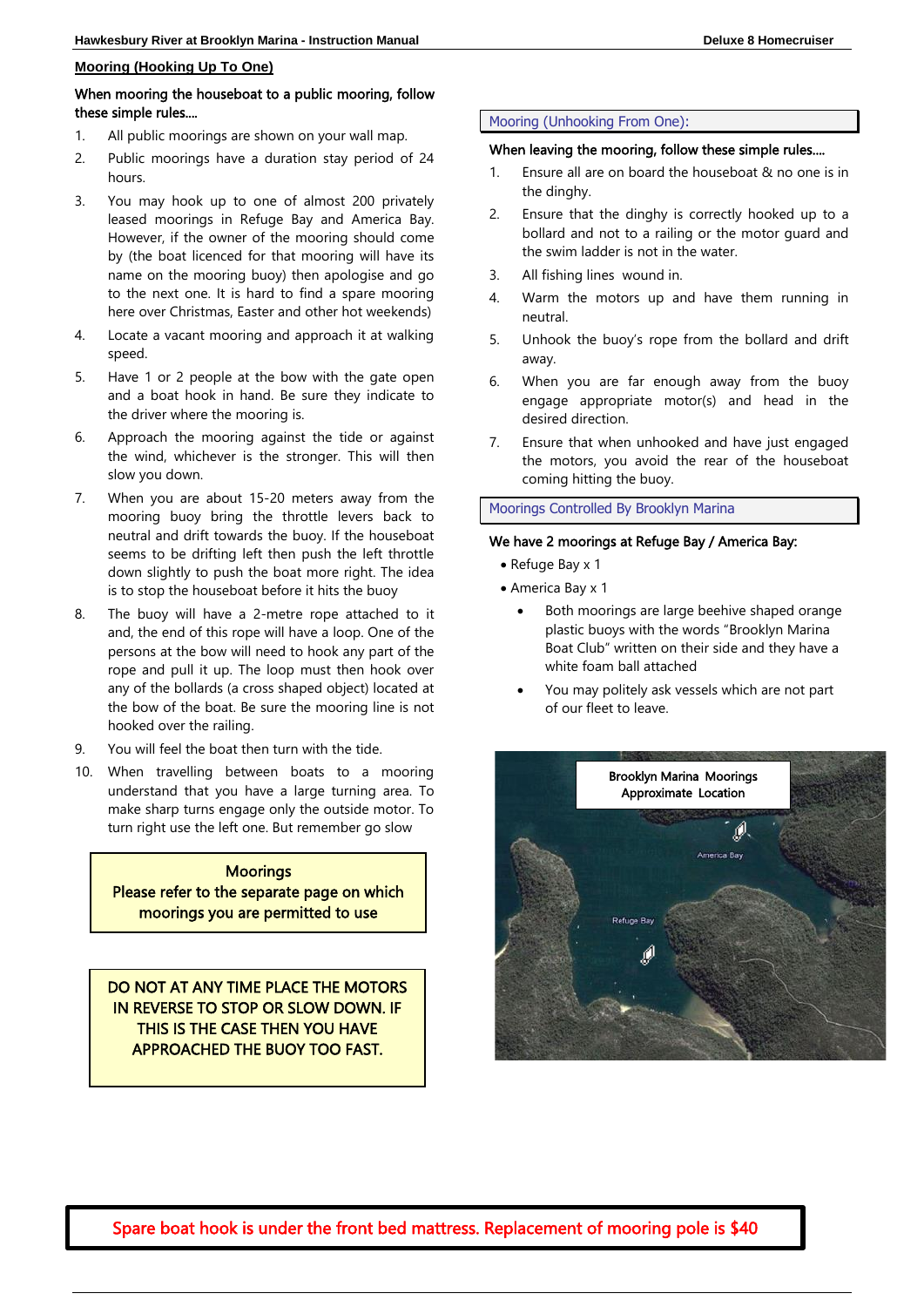#### Anchoring

- You must either be travelling, anchored or on a mooring.
- Anchoring can be the trickiest part of your holiday. Consequently, if not done properly it may well ruin your holiday. So please take great care in this and be patient and vigilant!!!!
- Each houseboat has a different anchoring system so relate the instructions specifically to your boat and to your needs.
- When anchoring the houseboat please follow these simple rules....
- 1. Always anchor in bays protected from (expected) winds/storms.
- 2. Locate the desired area and be sure that you are not in an area mentioned below.
- 3. Do NOT anchor...
	- In the main River channel, as the tide is fast & furious and near impossible to raise the anchor. Also, very large vessels use this thoroughfare, which adds to the risk.
	- Over underwater power or phone lines, not even within 100 meters of the signs indicating their location.
	- Within 50 meters of a bridge.
	- Near a buoyage system or navigation marker.
	- Near the opening to the ocean (NOT past Juno Point and Little Pittwater area) as it is dangerous, vulnerable and fishing trawlers travel these areas at night. You will likely lose the anchor here!!!!!!
	- Near a beach or close to shore, particularly rocky areas.... too close to other vessels.
	- To close to oyster leases (farms).
	- From the stern of the boat but always anchor from the bow.
	- In an area where you may suspect rocks to be at the riverbed.
	- Usually, if there is a rock wall or rocky outcrop on the shore then there will be rocks under the water in that area.
- 4. It is imperative to approach the desired anchoring location at a walking pace (as with a mooring) against the tide in calm conditions but against strong winds.
- 5. Once the houseboat is stationary and you have eased the throttle levers both into neutral...perform the following operation to each of these vessels, again whilst the motors are running in neutral...

Anchoring at low tide - and the angle of the anchor line is say 45 degrees as the tide comes in the houseboat will rise and the angle of the anchor line will increase. It may well become so taught that the buoyancy of the boat will pull the anchor out of the mud. Consequently, the boat will drift, as it is not anchored.

It is crucial that the houseboat does NOT continue to move forward under power whilst the anchor is down since the anchor chain will snarl the propeller.

#### Dropping The Anchor

- Release the chain by first switching the winch on into the "down" position, whilst pressing the safety button. The switch for this is located at the helm. Allow the anchor to run from the anchor pipe below the bow. The anchor will drop to the River bottom.
- When the anchor has finally hit the bottom of the River and adequate length of chain is released. The tide or the wind will pull the houseboat around. You will feel the anchor holding (embedding itself into the mud). As this happens let out more and more chain - about two and a half lengths of the boat (the anchor line should be at about 30 degrees. But be careful of the tidal situation at the time). However refer to the topic 'SCOPE' at this point.
- Do NOT engage the motors in reverse as the tidal movement or wind will be adequate to embed the anchor into the mud.
- If there is no power to the winch then you may need to reset the circuit breaker in the bilge area under the floor hatch of the back deck. It has a blue switch.
- Be sure that you have the motors running (in neutral) to supply power to the winch.
- A note of caution if you have raised the anchor too high then the stalk of the anchor will get caught in the anchor pipe guide (below the bow). If this occurs you will need to manually relaese chain and the physically push the anchor towards the River (you will have to hang over the bow and push it with the blunt end of the boat hook be careful)

#### SPECIAL NOTE:

There is only chain connected to the anchor. If for any reason a section of the length of chain has to be cut then the entire length of chain becomes useless. You will no doubt lose your bond if this happens.

#### On these HOUSEBOATS....please...

- Check the anchor is not dragging.
- Switch the motors off after you have anchored.
- Check the anchor is not dragging and again during your stay in the present location.

#### Checking The Anchor

- You need to be vigilant when on anchor.
- To check to see if your anchor is still holding we recommend...
- From the bow of the boat note a particular landmark (an unusually shaped rock or tree) on both the port & starboard shores. You may have moved if it seems you have moved from their line of sight.
	- Have you moved closer to neighbouring boats??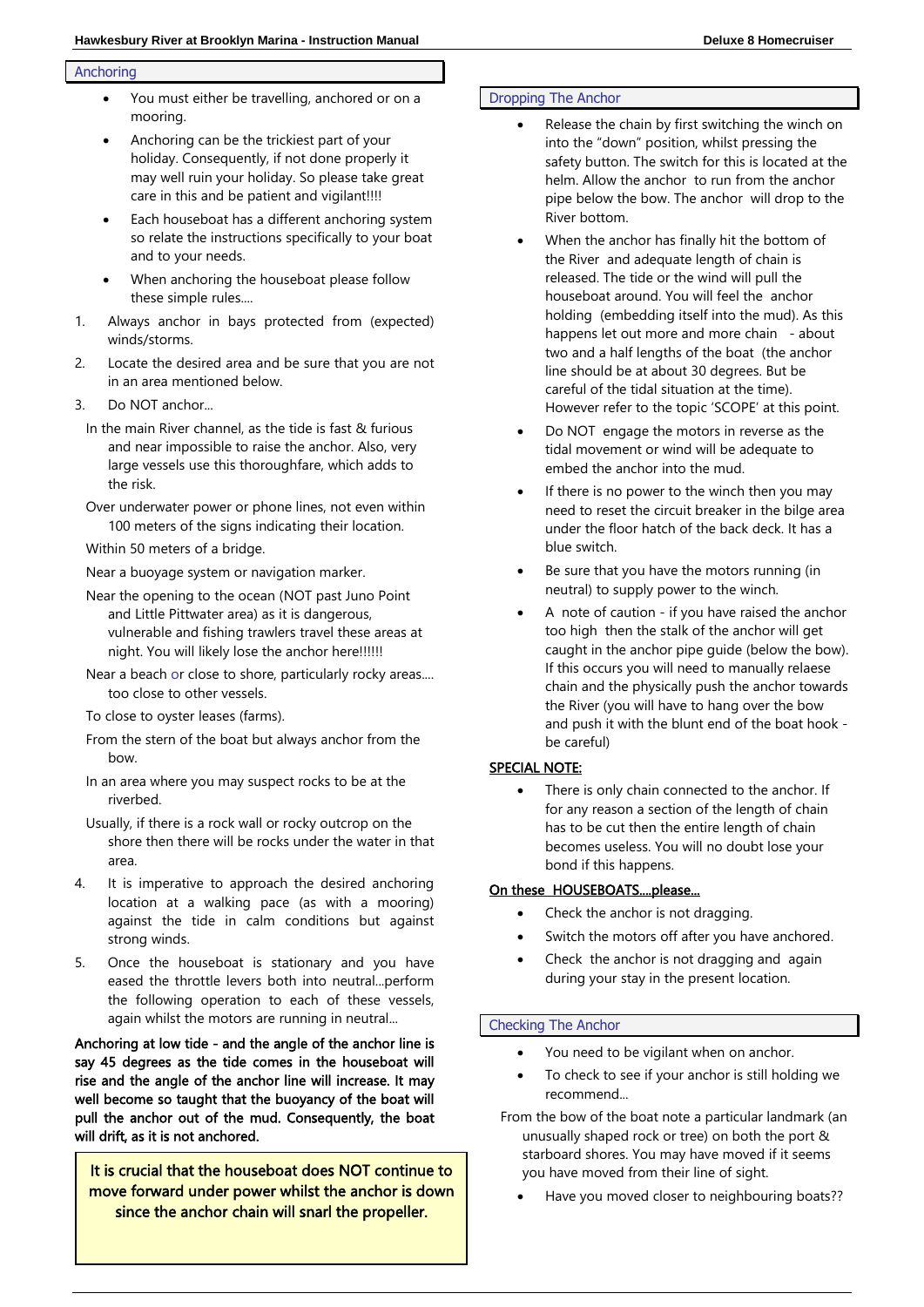#### **Hawkesbury River at Brooklyn Marina - Instruction Manual Deluxe 8 Homecruiser**

- You are more likely to drift anchor after the tide has turned. So if the tidal turn is early in the morning and the wind may be assisting in you drifting you may have to get up and check the anchor.
- The anchor line needs to be taut. If not then it might be low tide.

#### Scope

- Scope means the ratio of the length of anchor line let out to the depth of water in the place you are anchoring.
- It must be always at least 3 to 1, and in exposed conditions or heavy weather it should be increased to 5 to 1 or even greater. For example, if you have 5 meters of water under the boat, you should have at least 15 meters of anchor line out. In an exposed area, that should increase to 25 meters of line laid out.
- The reason why scope is so important is that the more line there is out between the boat and the anchor, the flatter the pull is on the anchor, allowing it to remain firmly dug in to the bottom. In fact that is how an anchor is retrieved, by reducing the scope to make it break out.
- The problem with allowing too much anchor line is that it places the vessel close to other boats and the shore and in a confined space as in a bay this becomes problematic.

#### Lifting The Anchor

Before lifting the anchor ensure that

No one is still in the water.

The ladder has been raised or removed.

All fishing lines and crab pots etc have been brought in.

There are no children on the foredeck.

Familiarise yourself with all neighbouring boats, the wind, shoreline and the tidal movement.

Plan the route you will travel from your location.

- Switch the motors on and leave them idling in neutral.
- Switch the main power on at helm. The up/down switch must be engaged whilst holding the safety button down. Both located at the helm. Watch to see the anchor's position as it is lifted.
- As the anchor is being raised you may try and very slowly drive the houseboat forward towards the anchor. This will reduce the strain put on the winch.
- Should the anchor become stuck (in the mud), simply drive over the anchor, as it is a plough anchor it will drag back from its position and pull out from the mud. However, if the anchor is lodged in behind a rock or on a reef this will become very difficult. This is why we highly recommend you only anchor in bays where these risks are reduced.
- (Previous damage has been as much as \$8,000).
- As soon as you notice the anchor has become dislodged and it seems the vessel is moving forward place the motors in neutral again.
- There is a circuit breaker (blue coloured switch) this may need to be reset if the anchor winch has no power.
- Its location is in the right hand side cupboard under the rear stairs.
- Do NOT pull the anchor too far up which will damage the bow sprit (the step up onto the boat that holds the anchor in place). Also, do not have the anchor dangle in the water, as it will damage the boat otherwise.

Watch to see the anchor's position as it is lifted, you may need to lean over the front deck slightly. Additionally, the last metre of the chain has been painted to indicate the anchors close proximity. Be careful!! Do NOT pull the anchor too far up and then damage the under-deck area or it may get stuck in the anchor guide shaft.

#### Getting Stuck - On Mud, Shallow Areas or Rocks

- If this ever happens then you are a fool and have no doubt damaged the motors, props, the vessel's hull and most definitely your pride.
- You will more than likely lose your bond or part of it.
- SWITCH THE MOTORS OFF
- Gauge the condition of the boat how much water is below you, is the vessel floating, how far you are from shore, which direction the wind is blowing, is it an outgoing or incoming tide etc, etc.
- Contact us on your mobile (text message if poor reception) or in an emergency contact the coast guard via CB radio on Channel 88.
- We will try to tow you off if possible.
- In the meantime, pull the motors up. Refer to 'contents'.
- You may need to toss the anchor over to maintain your position.
- You will need to wait for the tide to come back in and raise the boat from the mud. This could mean waiting 12 hours for a higher tide.
- It is only then that we can tow you off the shallow area.
- If you attempt to reverse the vessel from its stranded position then the motors may take in mud, which will clog the internal movements, overheat the motors and damage them completely.
- If you are caught on rocks  $-$  this is a very serious situation and may sink the vessel in minutes.
- Each situation will require its own strategy. You must let logic dictate your actions.

#### Manual anchor use

- This is simply not possible
- The only way to do this manually lift up the chain which is the most back breaking exercise you can do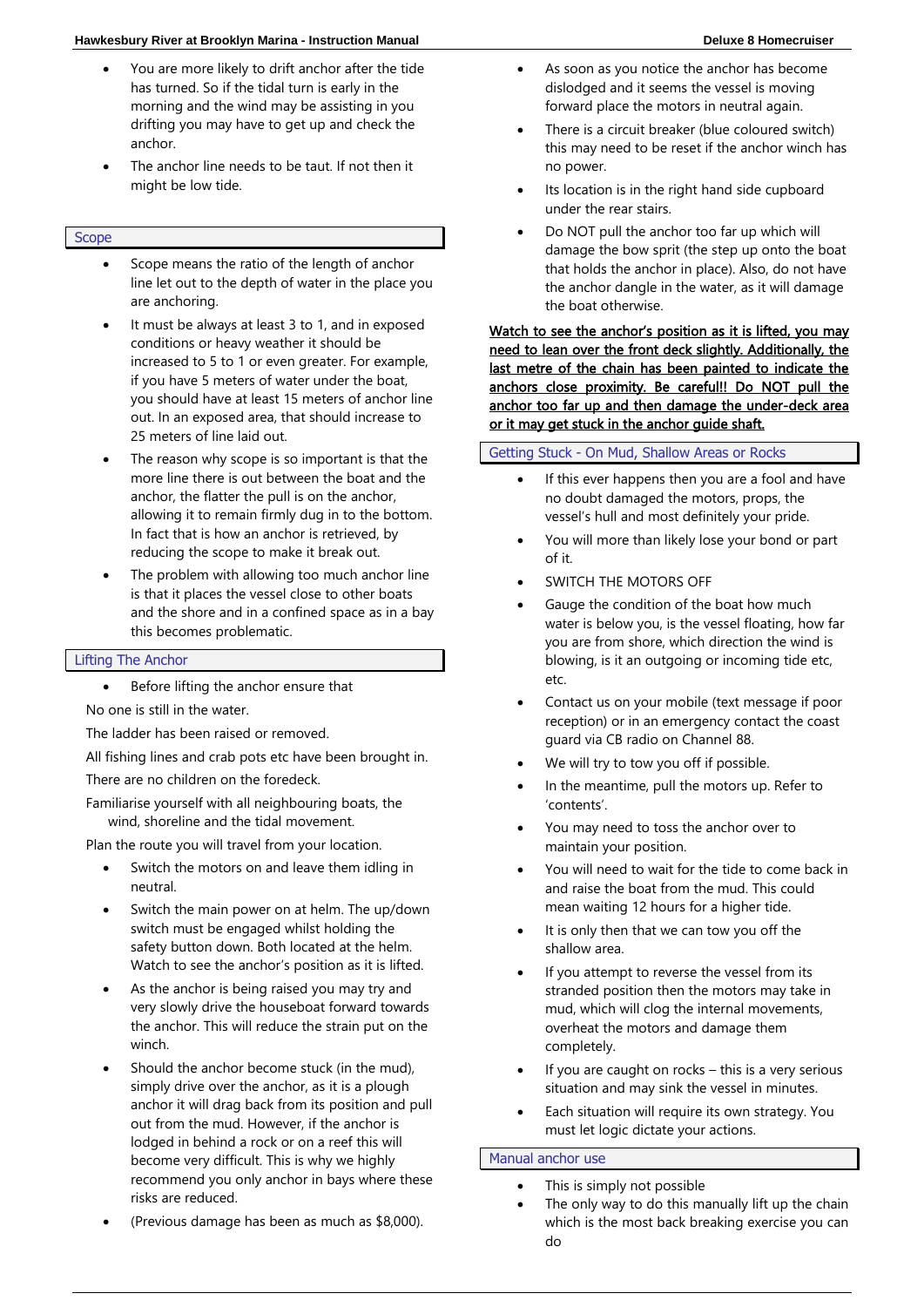#### **Hawkesbury River at Brooklyn Marina - Instruction Manual Deluxe 8 Homecruiser**

#### Lifting The Motors Up

• You will need to lift the motors...

To check the props, if it has fishing line or rope tangled around the propeller.

- If you are in shallow water and since the propeller is lower than the hull of the boat it may be stuck in mud etc.
	- Both motors may be lifted electrically
	- To lift motors electrically on the port side of each motor, just below the cowling (the hood to the motor) is a button.

Press button UP will raise the motor.

Press button DOWN will lower the motor.

Be sure you have lowered the motor all the way before starting it.

#### Dinghy - Outboard Motor Operations

- When hiring an outboard dinghy motor follow the directions given:
- Do not use this motor in reverse by turning the motor at 180 degrees

3hp outboard motors are 2 stroke (oil is mixed with the fuel)

2.5hp outboard motors are 4 stroke

#### What to do …

- 1. Do you need to wear a life-jacket ???!!
- 2. Be sure the oars are in the dinghy and the others on the houseboat know where you are going.
- 3. Switch fuel line and breather valves on.
- 4. Turn choke on (pull out).
- 5. Turn throttle half way, like on a motorbike.
- 6. In a safe position, pull cord to start.
- 7. Switch choke off (immediately push back in). Overuse will flood the motor.
- 8. Speed is controlled by throttle tube, on the tiler handle
- 9. To travel left, push tiler handle right.
- 10. To travel right, push tiler handle left.
- 11. To stop press red button.
- 12. Ensure the red emergency cut off cable is attached to the red off button. This should be wrapped around your wrist so if you fall overboard the emergency cut off cable will automatically switch off the motor.

#### Dinghy

- Do you need to wear a life-jacket ?? YES!!
- Be responsible at all times.
- The dinghy is supplied with 2 rowlocks, 2 oars, bailing scoop & tow rope.
- No skylarking or towing people behind the houseboat.
- Whilst driving the houseboat the dinghy must be secured where it was first located - not to railings/motor guard but to a rear bollard.
- Ensure that the boat is secured if taken away from the houseboat & left on its own. Children usually lose the dinghy this way.
- Do not stand up or overload the dinghy with people or goods.
- Please keep dinghy dry by scooping water out when required.
- Do not try and dive into the water from the dinghy or pull someone into the boat.
- If there is a non-swimmer or poor swimmer onboard then insist on them wearing a life jacket. Children must wear them.
- Do NOT use the dinghy at night it does not have safety lights or navigation lights.
- The dinghy is only for very short distances (even if a motor is supplied). You cannot mow the Football Stadium with a small Victor Lawnmower.
- Children must wear life jackets when travelling in the dinghy
- If only one person is travelling in the dinghy a life jacket must be worn

## KAYAK HIRE with your HOUSEBOAT

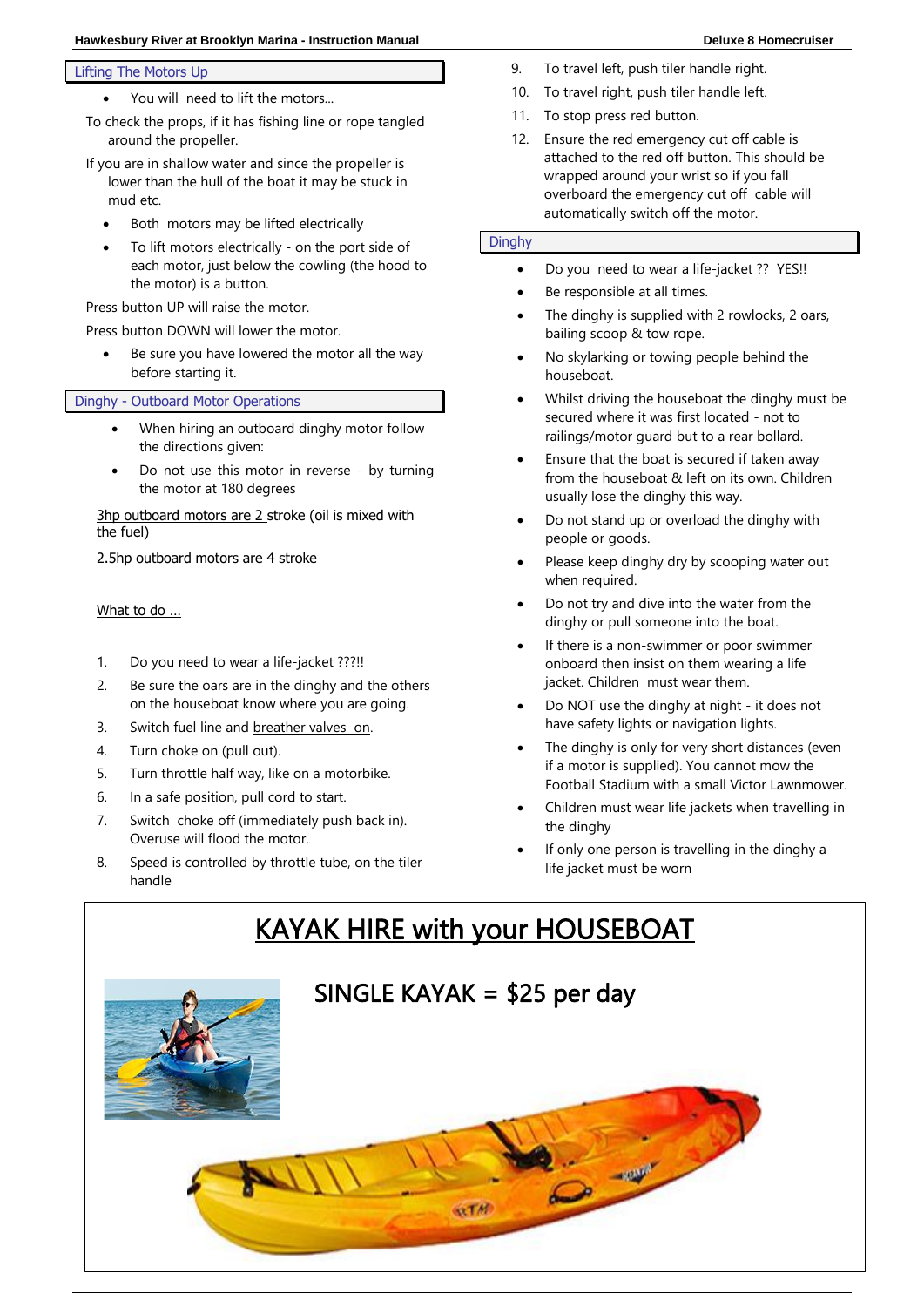



### BOAT & HOUSEBOAT HIRE CONTRACT AGREEMENT

**Hirer accepts full liability for breach of the following fundamental conditions of hire.**

Ξ

- 6. The driver of the houseboat/cruiser must not be under the influence of alcohol or drugs.
- 7. The houseboat/cruiser must not be driven in a negligent or reckless manner.
- 8. The houseboat/cruiser can not be rafted to other boats, driven ashore, driven upon oyster leases, driven up to fixed jetties and pontoons or driven into areas where boats are permanently moored or berthed (Akuna Bay, Bobbin Head, Appletree Bay, Cottage Point, Parsley Bay, Dangar Island, Berowra Waters and past Spencer).
- 9. The houseboat/cruiser must not be driven beyond the permitted areas which are shown on the map supplied to you, displayed in the Handbook and the map supplied in the boat.
- 10. The houseboat/cruiser cannot be driven at night unless the safety or health of people on board is at serious risk.

#### **If breach of any of these conditions results in injury to any person or damage to anything, the hirer will indemnify Brooklyn Marina for the full amount of any claims or damages resulting from that breach.**

#### **The bond does not cover these breaches.**

#### **Hirer also agrees to the following:**

- b) The deposit is confirmation of your booking. If the booking is cancelled we will not refund the deposit unless we can rehire the boat for at least the same fee. The balance of the hire fee is paid by cash or credit card on the day of departure.
- c) We reserve the right to cancel the booking prior to departure if we assess that the Hirer is unsuitable. We will refund any money paid.
- d) A bond of \$1,000 (minimum) is payable by the day of departure on ALL our Houseboats and Cruisers. Management reserves the right to increase this bond amount for single sex groups etc.
- e) The Insurance Excess of \$5,000 is payable to Management should any such damages to our vessel and/or to other vessels and/or property exceed the \$1,000 Security Bond.

#### **The bond covers your liability for missing items and damage to the houseboat/cruiser provided the fundamental conditions of hire are not breached. It does not cover your liability for damage to other vessels.**

f) We cannot accept liability for any vehicle parked at the marina, nor for any possessions owned by hirer or any other persons.

- g) Each Houseboat/Cruiser is licenced to carry a maximum of persons by law. These are:
	- The Mariner Cruiser is licensed to accommodate 4 persons overnight and during the day.
	- The Horizon Houseboat is licensed to accommodate 4 persons overnight and during the day.
	- The Executive 10 Berth houseboat is licensed to accommodate 10 persons overnight and during the day.
	- The Deluxe 8 Homecruiser houseboat is licensed to accommodate 8 persons overnight and during the day.
	- The Deluxe 10 Homecruiser houseboat is licensed to accommodate 10 persons overnight and during the day.
	- The Ultra Homecruiser houseboat is licensed to accommodate 12 persons overnight and during the day.
	- The Ultra Plus Homecruiser houseboat is licensed to accommodate 12 persons overnight and during the day.
- Any person over 1 year old is counted as a person.
- These maximum numbers may vary should NSW Health introduce Covid-19 restrictions
- a) No pets, explosive devises or firearms are allowed on the houseboats/cruisers.
- b) No candles are permitted on the houseboat/cruiser and no smoking inside the boat or near the fuel and gas tanks.
- c) If hirer has not been briefed prior to 4pm, we reserve the right to keep the boat at the Marina overnight.
- d) If the houseboat/cruiser is not returned to the marina by the due time, we reserve the right to charge a late fee of \$60 per hour or part there of.
- e) If the houseboat/cruiser runs aground or is involved in any accident we must be immediately notified. We will then determine the most appropriate course of action, taking into account personal safety of hirers and staff and actual and potential damage to the houseboat/cruiser.
- f) All safety equipment on the houseboat/cruiser must only be used for safety purposes. This equipment includes fire extinguishers, life rings, dan buoys, life jackets and first aid kits.
- g) If the houseboat/cuiser is not returned in a clean and tidy condition we reserve the right to charge for any additional cleaning required.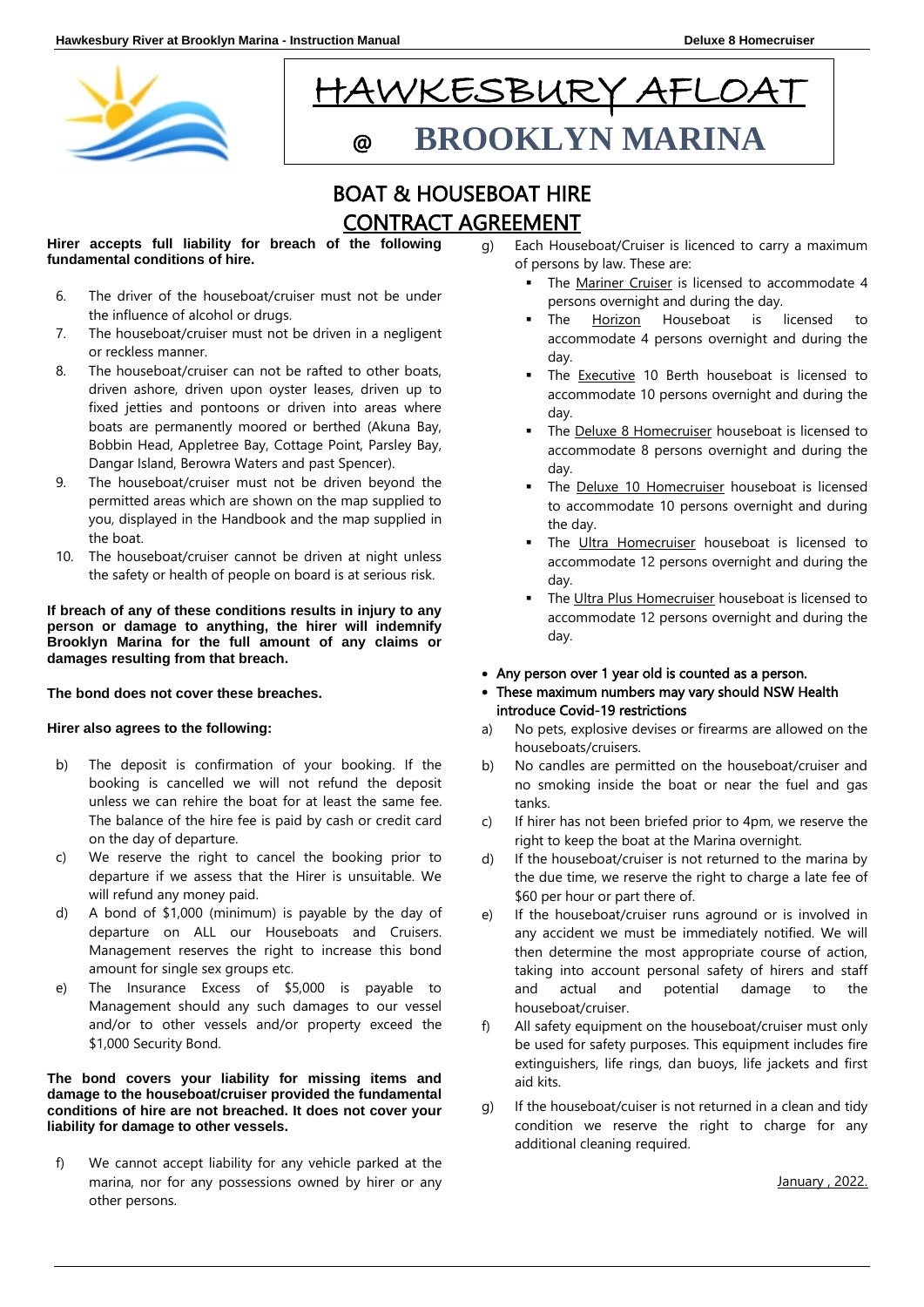## **Hawkesbury Afloat at BROOKLYN MARINA DINGHY - OUTBOARD MOTOR HIRE HIRE CONTRACT**

#### Conditions Of Hire

- Please read the conditions below and sign the contract.
- You, as Hirer, are responsible for this outboard.
- Ensure that the motor is securely fixed to the transom of the dinghy

the motor clamps do not come loose and are screwed down tight.

the security line from the motor to the dinghy is securely attached.

- The outboard has been fully serviced, checked and tested prior to your hire. It operates correctly.
- If the motor fails then you may not have listened to our instructions. Usually, it is one of the following problems:
- the breather on the fuel cap must be turned on when using the motor and turned off when not using the motor.
- Salt air may enter the breather inlet valve when left open and not being used. This contaminates the fuel and the motor fails.

the choke was operated for too long a period and you have flooded the motor.

turn the fuel shut off valve on when in use and off when not in use.

there is inadequate fuel in the tank.

the propeller has hit an object, the shore or a rock. The shear pin, which rotates the propeller, has snapped. Do not place the motors in reverse, as the shear pin will snap as propeller hits the transom.

- Stop and tilt motor before going into shore. This may break the leg (which is very expensive) or snap the shear pin.
- We will NOT go out to perform any repairs on the dinghy motor.
- You may come back to the pick-up point for an exchange (if one is available).
- There are NO refunds on a dinghy motor hire.
- Should you return without the dinghy motor then you must pay the replacement cost of this motor (between \$850 \$1250)
- Your Houseboat hire bond does not cover the dinghy motor loss.

| I agree to the above  |       |
|-----------------------|-------|
| terms and conditions: | Date: |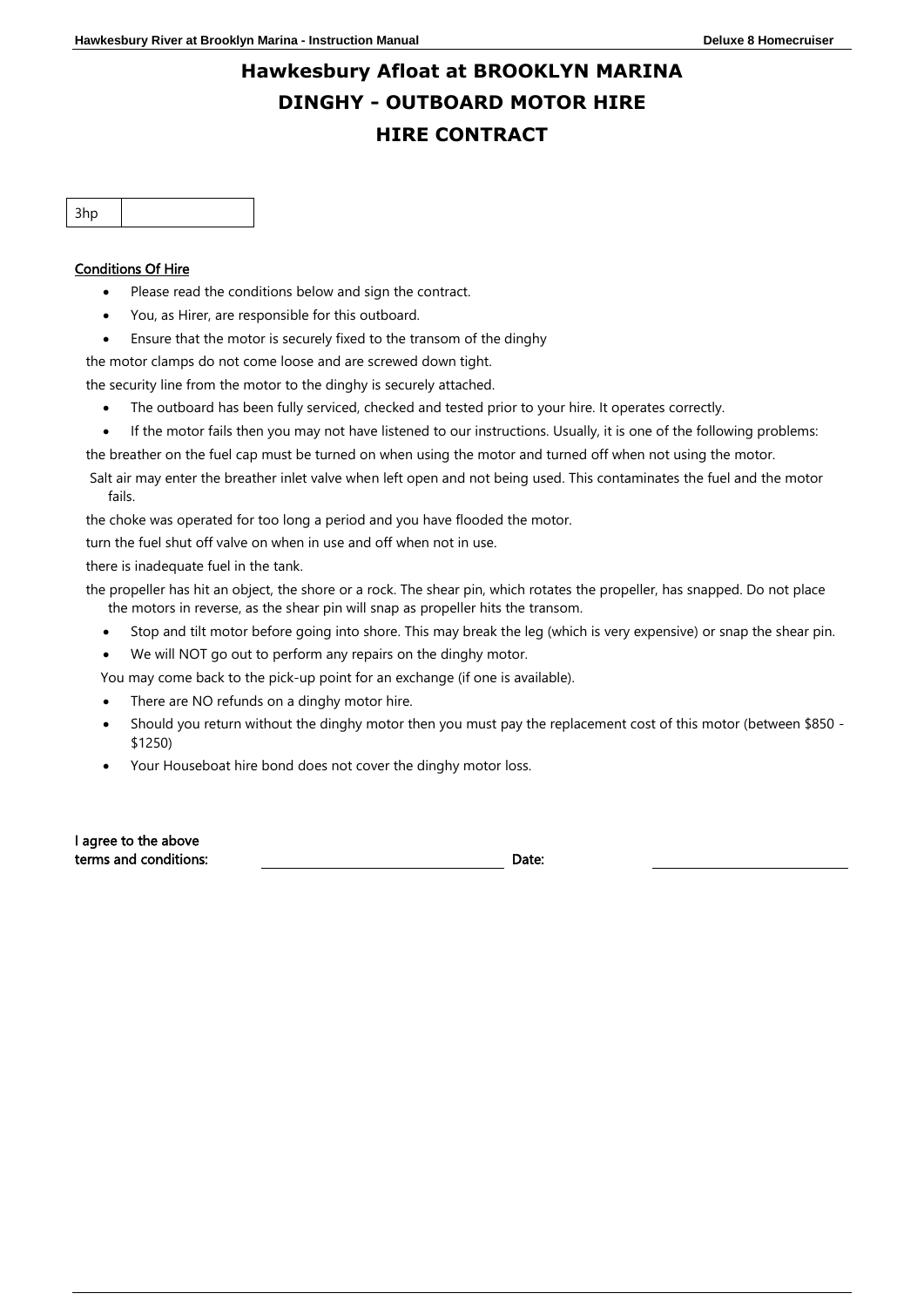Name of Vessel

### **Hawkesbury Afloat at BROOKLYN MARINA - ACCIDENT REPORT**

| Name of Hirer                                      |  |      |       |       |        |      |  |
|----------------------------------------------------|--|------|-------|-------|--------|------|--|
| Details of Accident: (How it happened)             |  |      |       |       |        | Date |  |
|                                                    |  |      |       |       |        |      |  |
|                                                    |  |      |       |       |        |      |  |
|                                                    |  |      |       |       |        |      |  |
|                                                    |  |      |       |       |        |      |  |
|                                                    |  |      |       |       |        |      |  |
|                                                    |  |      |       |       |        |      |  |
|                                                    |  |      |       |       |        |      |  |
| Damage / Injury Details                            |  |      |       |       |        |      |  |
|                                                    |  |      |       |       |        |      |  |
|                                                    |  |      |       |       |        |      |  |
|                                                    |  |      |       |       |        |      |  |
| Damage to other Person/Property (the other vessel) |  |      |       |       |        |      |  |
|                                                    |  |      |       |       |        |      |  |
|                                                    |  |      |       |       |        |      |  |
|                                                    |  |      |       |       |        |      |  |
| Accident Date                                      |  | Time |       |       | Vessel |      |  |
| Houseboat Operator (Name & Address)                |  |      |       | Phone |        |      |  |
|                                                    |  |      |       |       |        |      |  |
| Signature                                          |  |      |       |       |        |      |  |
| Witness (Name & Address)                           |  |      | Phone |       |        |      |  |
|                                                    |  |      |       |       |        |      |  |
|                                                    |  |      |       |       |        |      |  |
| Signature                                          |  |      |       |       |        |      |  |